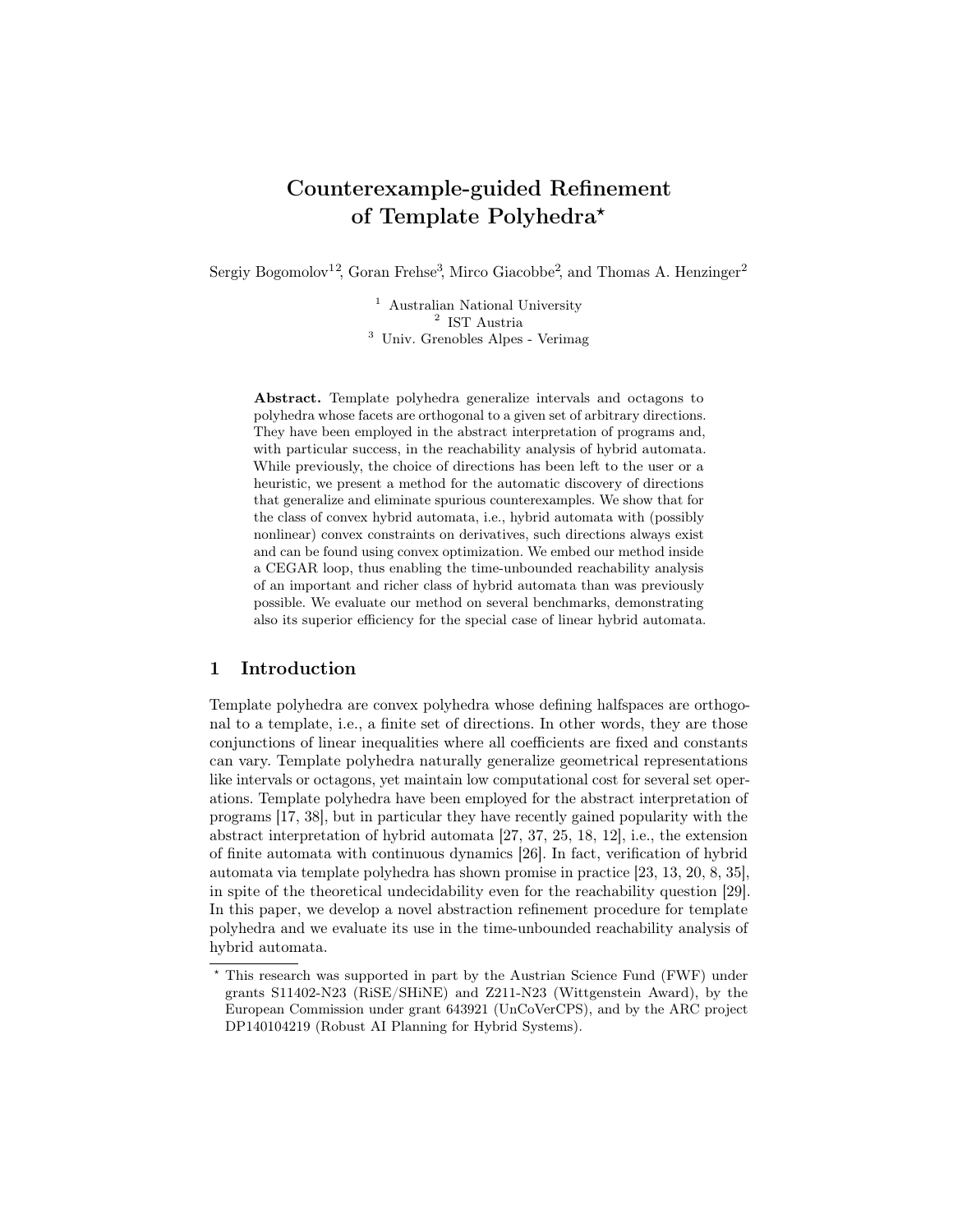Efficiency often comes at the price of precision, and template polyhedra are no exception. The precision is sensitive to the choice of template and a bad one might cause several problems. First, even computing the tightest of the template polyhedra around a set won't necessarily bring to an exact representation. This holds for linear sets, think about using intervals or octagons for representing arbitrary polyhedra, and for non linear sets, think about using any finite set of directions for representing ellipses or parabolae. Second, template polyhedra suffer from the so called wrapping effect, that is to say that even if you represent initial and guard constraints of a hybrid automaton precisely, discrete transitions and time elapse might make new directions necessary. Think about representing a box using intervals, applying a slight rotation, and representing it again using intervals. Thus the question is: how do you choose the template?

The current approaches for the abstract interpretation by means of template polyhedra are affected by multiple problems. First, they do not guarantee avoidance of spurious counterexamples. In fact, they either assume a priori fixed templates or derive directions from initial and guard constraints [38, 37]. The online refinement techniques focus on improving local errors rather than inductively eliminating and generalizing whole paths [6, 22]. Counterexample-guided methods have been developed, but not for template polyhedra [15, 4, 19, 7]. Second, they partition and bound the time domain. Differential equations are in general hard to solve, thus time partitioning is often necessary [25, 23]. Efforts in taking larger time intervals have been made, but not for unbounded time [24]. Third, the approaches to the analysis of non-linear systems do not handle template refinement, even offline. The abstraction refinement of Bernstein and Taylor expansion-based approximations relies on global parameters that are hard to infer from counterexamples [18, 39, 20, 12, 13].

We propose a method which, for the first time, discovers template directions from spurious counterexamples and adds to the template a few of them at a time. Let us look at a refinement workflow. Initially, we search for a spurious counterexample using a fixed (and possibly empty) template. Once such a counterexample is found, we extract an inductive sequence of halfspace interpolants, i.e., Craig's interpolants that consist of single linear inequalities [2]. We take their outward pointing directions and we add them to the template. Such directions eliminate the counterexample and generalize to all other counterexamples with the same switching sequence and any (and possibly unbounded) time elapse. We repeat the procedure in CEGAR fashion [16].

We target the time-unbounded reachability analysis of convex hybrid automata (CHA), i.e., hybrid automata whose flow constraints consist of differential inclusions (on derivatives only) and all constraints (flow, guards, and invariants) are (possibly non-linear) closed convex sets, and the special cases of linear hybrid automata (LHA) and quadratic hybrid automata (QHA). A large class of systems belongs to CHA, e.g., timed systems with convex non-linear clock drifts, or can be approximated as CHA, e.g., systems with Gaussian disturbances truncated by elliptic sets. The reachability analysis of LHA has a long history [5], while for QHA or beyond only bounded reachability analysis has been explored [11, 14].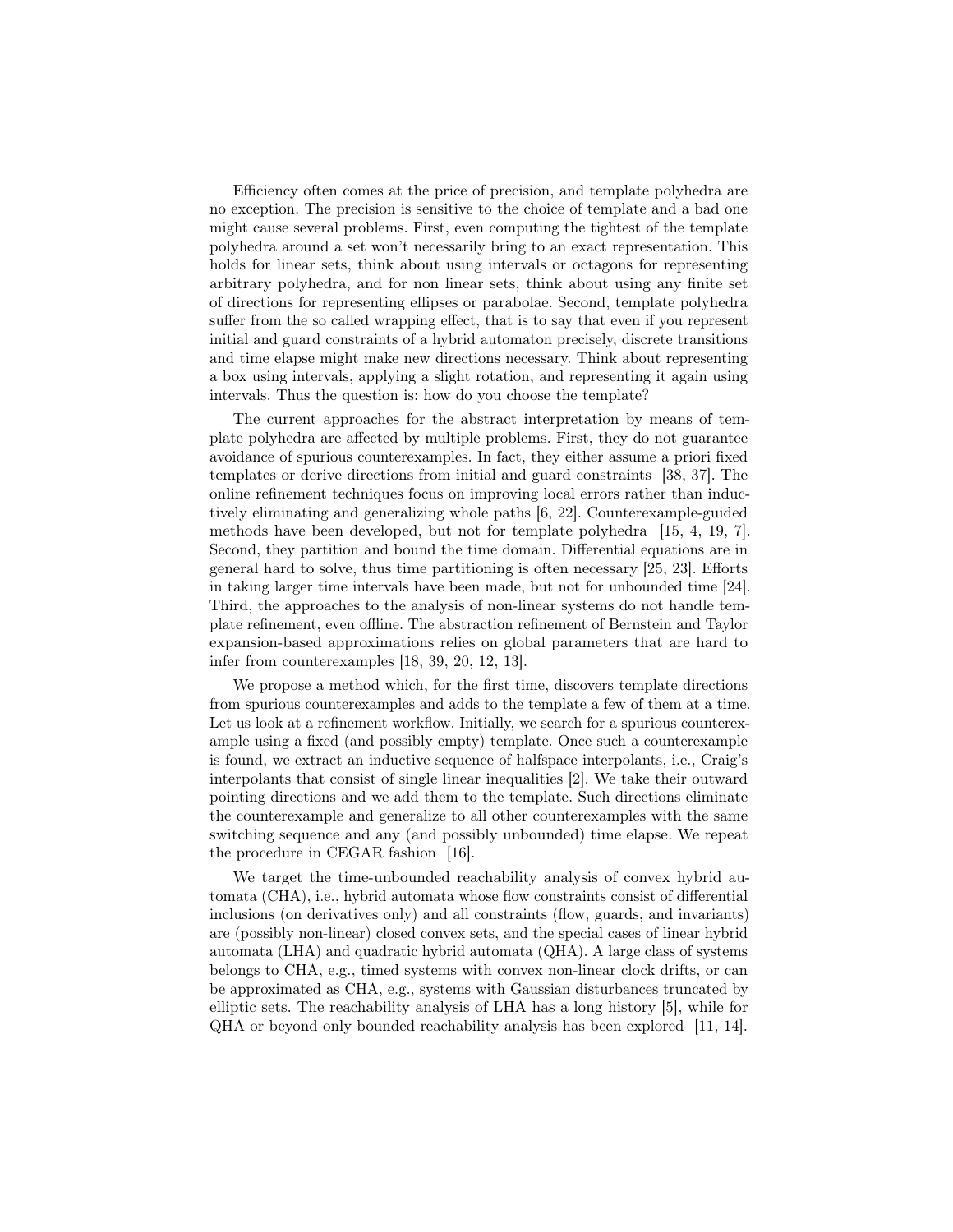$$
\begin{array}{c|c|c|c|c} \text{badone} & \text{badtwo} \\ \hline & (x-\frac{5}{2})^2+(y-1)^2 \leq \frac{1}{4} & (x-\frac{3}{2})^2+(y-4)^2 \leq \frac{1}{4} \\ \hline & (x-1)^2+(y-2)^2 \leq \frac{1}{10} & \text{one} & \text{two} & \text{d} \\ \hline & (x-1)^2+(y-2)^2 \leq \frac{1}{10} & (x-1)^2+(y-1)^2 \leq \frac{1}{10} & (x-1)^2+(y-\frac{1}{2})^2 \leq \frac{1}{10} \\ & (x-1)^2+(y-\frac{1}{2})^2 \leq \frac{1}{10} & (x-1)^2+(y-\frac{1}{2})^2 \leq \frac{1}{10} \\ & (x-1)^2+(y-\frac{1}{2})^2 \leq \frac{1}{10} & (x-1)^2+(y-\frac{1}{2})^2 \leq \frac{1}{10} \\ & (x-1)^2+(y-\frac{1}{2})^2 \leq \frac{1}{10} & (x-1)^2+(y-\frac{1}{2})^2 \leq \frac{1}{10} \\ & (x-1)^2+(y-\frac{1}{2})^2 \leq \frac{1}{10} & (x-1)^2+(y-\frac{1}{2})^2 \leq \frac{1}{10} \\ & (x-1)^2+(y-\frac{1}{2})^2 \leq \frac{1}{10} & (x-1)^2+(y-\frac{1}{2})^2 \leq \frac{1}{10} \\ & (x-1)^2+(y-\frac{1}{2})^2 \leq \frac{1}{10} & (x-1)^2+(y-\frac{1}{2})^2 \leq \frac{1}{10} \\ & (x-1)^2+(y-\frac{1}{2})^2 \leq \frac{1}{10} & (x-1)^2+(y-\frac{1}{2})^2 \leq \frac{1}{10} \\ & (x-1)^2+(y-\frac{1}{2})^2 \leq \frac{1}{10} & (x-1)^2+(y-\frac{1}{2})^2 \leq \frac{1}{10} \\ & (x-1)^2+(y-\frac{1}{2})^2 \leq \frac{1}{10} & (x-1)^2+(y-\frac{1}{2})^2 \leq \frac{1}{10} \\ & (x-1)^2+(y-\frac{1
$$

Fig. 1. A CHA with two variables  $x$  and  $y$ , three good modes zero, one, and two, two bad modes badone and badtwo, and four switches a, b, c, and d. The good modes have three different relative speeds for x and y with an additional spherical drift. All invariants, the jump guards of a and of b are linear and the jump guards of c and of d are spherical.

We show that (i) for every CHA halfspace interpolants suitable for refinement always exist and that (ii) they can be computed efficiently using convex optimization [10], in particular using linear programming for LHA and second-order conic programming for QHA. We implement a tool based of this technology and evaluate it on several linear and quadratic benchmarks, comparing (favorably) against PHAVer where that tool applies [21, 23], namely LHA. This gives the following new results. First, we enable the use of template polyhedra for the abstract interpretation and the abstraction refinement of CHA, thus enabling the efficient time-unbounded reachability analysis for the full class where efficient convex optimizers are available, namely QHA. Second, we achieve greater practical performance against the state-of-the-art techniques for the time-unbounded reachability of even LHA. We evaluate our tool on multiple scaling and linear and non-linear variants of three different benchmarks, namely Fischer's protocol [31], the TTEthernet protocol [9], and an adaptive cruise controller [30].

In summary, our contribution is threefold. First, we develop the first complete counterexample-guided procedure for the discovery of template directions. Second, we enable, for the first time, abstraction refinement for the time-unbounded reachability analysis for all CHA. Third, we build an efficient tool for the new class of time-unbounded QHA verification, which shows superior performance also for the special case of LHA.

# 2 Motivating Example

Consider a system with two real-valued variables  $x$  and  $y$  whose dynamics follows some differential equation, which in turn is discontinuously switched by an automaton with three modes. Figure 1 shows such an example. The trajectory starts in the origin and enters mode zero and follows any differential equation whose derivative is  $\dot{x} = 1$  and  $\dot{y} = 2$  with possibly some drift in the ball of radius  $10^{-\frac{1}{2}}$  around this value. The invariant allows the trajectory to stay in mode zero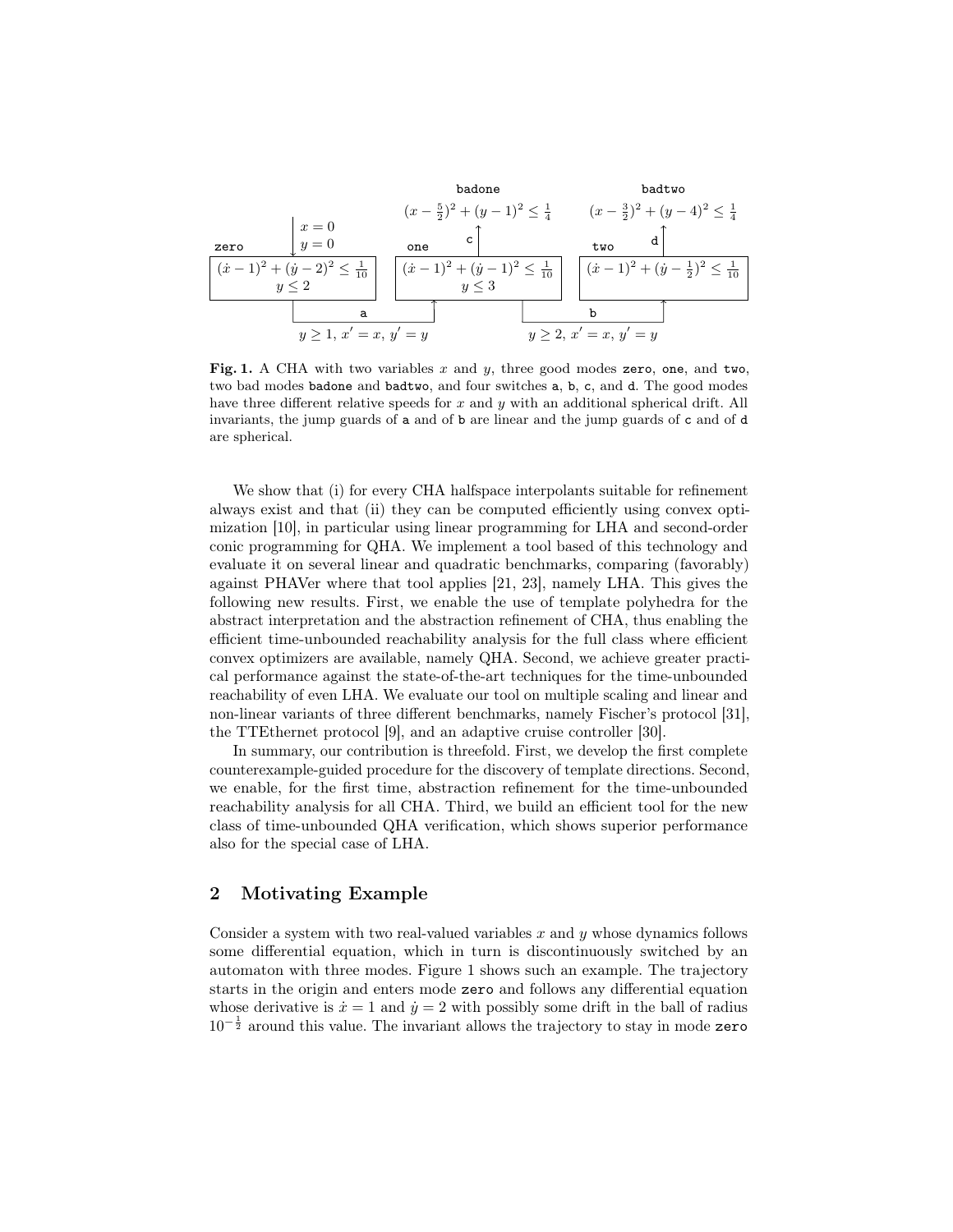

Fig. 2. Template-polyhedral abstraction refinement for the CHA in Fig. 1. In dark gray, gray, and light gray the points reachable on the modes zero, one, and two, resp., and the striped polyhedra  $X_0$ ,  $X_1$ , and  $X_2$  are the resp. template polyhedra. The lower and the upper dashed circles are, resp., the guards of the switches c and d to the bad modes. The variant (a) show the octagonal abstraction, and (b) and (c) show resp. the results of the templates obtained after refinement of the paths to badone and then to badtwo.

as long as  $y \leq 2$ . The trajectory can take **a** if  $y \geq 1$  and switch to mode one, where the derivative of  $y$  halves. The dynamics continues similarly on mode one, switch c, and mode two, and similarly can take a switch to badone and badtwo when the respective guards are satisfied. We know that there does not exists a trajectory that leads to one of the bad modes, namely the system is safe. We want to prove it automatically by means of template polyhedra.

The set of states that are respectively reachable on modes zero, one, and two are the cones spanned by the points that enter the mode and take any possible trajectory, as respectively depicted in Fig. 2 in three shades on gray. We abstract the whole systems by representing each of these sets using template polyhedra. But first, we need to discover a suitable template. In fact, different templates produce different abstractions and not all of them can prove safety. Figure 2 shows three different such abstractions (striped polyhedra), but (a) and (b) hit the guards (dashed circled) to the bad modes while only (c) accomplishes the task. Our goal is to construct a good template like in (c).

We begin with abstraction (a) which uses the octagonal template, i.e., the 8 orthogonal directions to the facets of an octagon. The abstract interpreter will produce several abstract paths (sequences of pairs of modes and polyhedra interleaved by switches) among which will occur the path zero, a, one, c, badone, for the regions  $X_0, X_1 \subseteq \mathbb{R}^n$  where  $X_0 = \text{init}_{\text{zero}}$  abstracts the flow on zero, and  $X_1 = \text{post}_a(X_0)$  abstracts the flow on one (see Fig. 2a). This path reaches a bad mode, but it is spurious, namely it does not have a concrete counterpart. We prove it by computing a sequence of halfspace interpolants, i.e., two halfspaces  $H_0$  and  $H_1$  such that  $\text{init}_{\text{zero}} \subseteq H_0$  and  $\text{post}_{a}(H_0) \subseteq H_1$  and  $H_1$  does not intersect with the guard of the switch c (see Fig. 3b). The outward pointing directions  $d_0$  and  $d_1$ of  $H_0$  and  $H_1$  are the directions that generalize and eliminate all counterexamples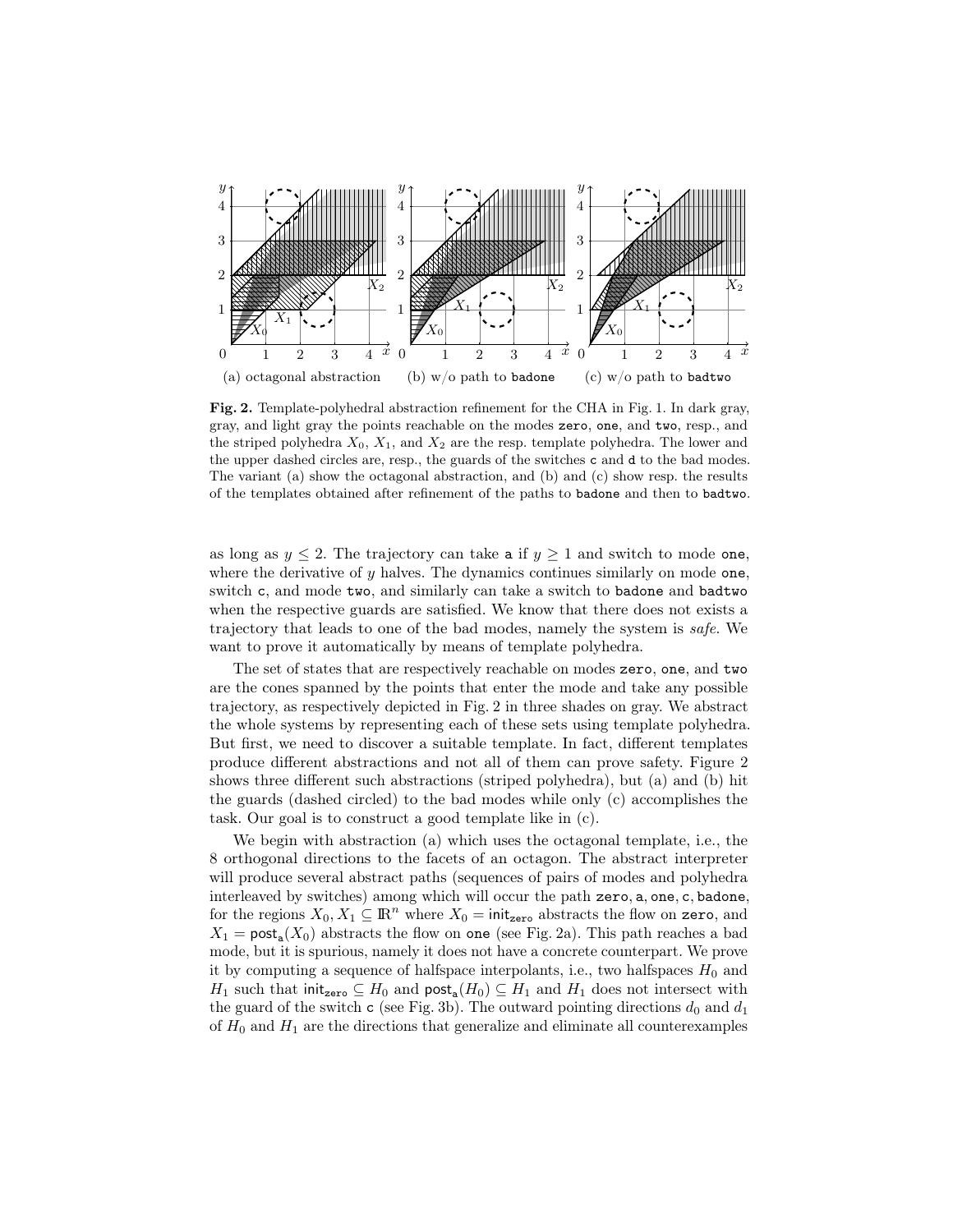with the switching sequence zero, a, one, c, badone (see Fig. 3c). We add them to the template and we recompute the abstraction, obtaining a necessarily different counterexample (see Fig. 2b). We repeat and eventually obtain Fig. 2c, finally proving the safety of the hybrid automaton.

In the next section we define the modeling and the (template-polyhedral) abstraction framework for CHA. In Sec. 4 we present our interpolant-based refinement technique and in Sec. 5 we phrase it as a convex optimization problem. In Sec. 6 we instantiate it to QHA and in Sec. 7 we show our experimental results.

### 3 Template-polyhedral Abstractions for Convex Systems

Hybrid automata extend finite automata adding constraints on the (discrete and continuous) dynamics of a set of real variables [26]. Convex hybrid automata (CHA) are the class whose constraint define non-linear convex sets that exclusively constrain either variables or variable derivatives, as it is the case for the well-know class of linear hybrid automata (LHA) [26], which is thus generalized by CHA.

**Definition 1 (Convex hybrid automata).** A convex hybrid automaton  $H$ with n real-valued variables consists of a finite directed multigraph  $(V, E)$  where the vertices  $v \in V$  are called control modes and the edges  $e \in E$  are called control switches. Each  $v \in V$  is decorated by an initial constraint  $Z_v \subseteq \mathbb{R}^n$ , an invariant constraint  $I_v \subseteq \mathbb{R}^n$ , and a flow constraint  $F_v \subseteq \mathbb{R}^n$ , each  $e \in E$  is decorated by a jump constraint  $J_e \subseteq \mathbb{R}^{2n}$ , and all constraints define closed convex sets.

A finite control path  $v_0, e_1, v_1, \ldots, e_k, v_k$  of the CHA  $\mathcal H$  is a path of the control graph of H, i.e., for all  $0 \leq i \leq k$  it holds that  $v_i \in V$  and for all  $1 \leq i \leq k$  it holds that  $e_i \in E$  and is a switch with source  $v_{i-1}$  and destination  $v_i$ . When a control path is clear from the context, we abbreviate any object indexed by  $v_i$  or  $e_i$  as the same object indexed by *i*, e.g., we abbreviate  $F_{v_i}$  as  $F_i$ . The semantics associates modes to points  $x \in \mathbb{R}^n$ . For every two points  $x, x' \in \mathbb{R}^n$ , for every control mode  $v \in V$  we say that x' is a v-successor of x if there exists a derivable function  $f: \mathbb{R}_{\geq 0} \to \mathbb{R}^n$  and a time delay  $\delta \in \mathbb{R}_{\geq 0}$  such that  $f(0) = x, f(\delta) = x'$ , and for all  $0 \leq \gamma \leq \delta$  it holds that  $\dot{f}(\gamma) \in F_v$  and  $f(\gamma) \in I_v$ , and for every control switch  $e \in E$  we say that  $x'$  is an e-successor of x if  $(x, x') \in J_e$ .

**Definition 2** (*H*-feasibility). A finite control path  $v_0, e_1, v_1, \ldots, e_k, v_k$  is *H*feasible if for some  $x_0, x'_0, x_1, x'_1, \ldots, x_k, x'_k \in \mathbb{R}^n$  it holds that  $x_0 \in Z_0$ , and for all  $0 \leq i \leq k$ ,  $x'_i$  is a  $v_i$ -successor of  $x_i$  and  $x_i$  is a  $e_i$ -successor of  $x'_{i-1}$ .

The semantics of H is the maximal set of H-feasible paths. A mode  $v \in V$  is reachable if there exists an  $H$ -feasible control path whose last mode is v, and a point  $x' \in \mathbb{R}^n$  is reachable on v if x' is the last point of a sequence as in Def. 2.

The abstraction associates modes to regions of  $\mathbb{R}^n$  into abstract paths whose elements are related by the init and post operator of an abstraction structure A.

**Definition 3** (Abstraction structure). An abstraction structure A for the CHA H consists of an init operator  $\text{init}_{v} \in \mathcal{P}(\mathbb{R}^{n})$  for every  $v \in V$  and of a post operator  $\text{post}_e \colon \varphi(\mathbb{R}^n) \to \varphi(\mathbb{R}^n)$  for every  $e \in E$ .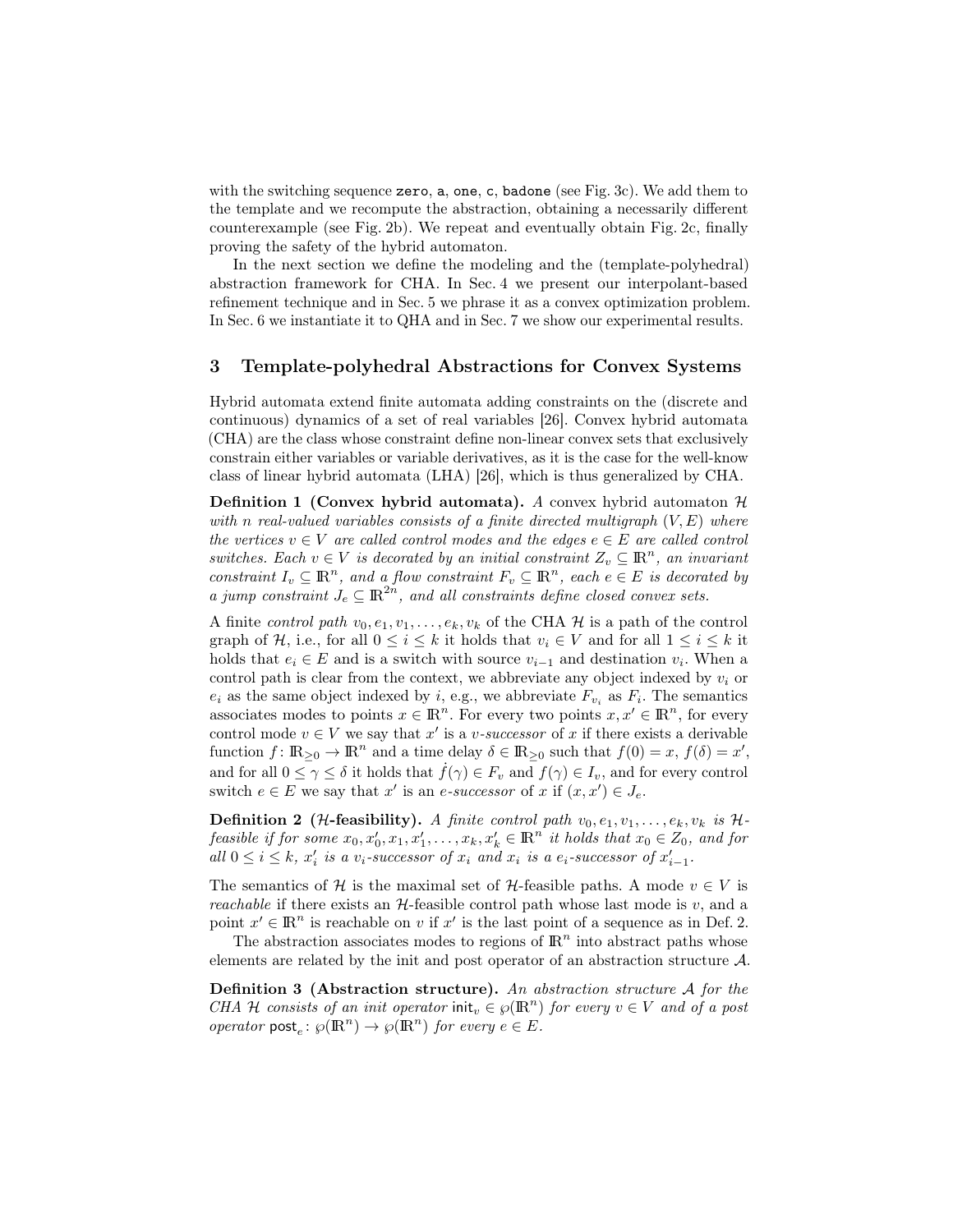Similarly as for  $H$ , a control path with an abstract counterpart is called  $A$ -feasible.

**Definition 4 (A-feasibility).** A finite control path  $v_0, e_1, v_1, \ldots, e_k, v_k$  is Afeasible if for some non-empty sets  $X_0, X_1, \ldots, X_k \subseteq \mathbb{R}^n$  holds that  $X_0 = \text{init}_0$ and for all  $1 \leq i \leq k$ ,  $X_i = \text{post}_i(X_{i-1})$ .

An A-feasible path is *genuine* if it is also  $H$ -feasible, and *spurious* otherwise. An abstraction structure  $A$  is *sound* if all  $H$ -feasible control paths are  $A$ -feasible.

The support function [36] in direction  $d \in \mathbb{R}^n$  of a convex set  $X \subseteq \mathbb{R}^n$  is

$$
\rho_X(d) \stackrel{\text{def}}{=} \sup\{d \cdot x \mid x \in X\}. \tag{1}
$$

The support function of X characterizes the template polyhedron [38, 25] of X for the template  $\Delta \subseteq \mathbb{R}^n$  (a finite set). We call it the  $\Delta$ -polyhedron of X, that is

$$
\bigcap_{d \in \Delta} \{ x \in \mathbb{R}^n \mid d \cdot x \le \rho_X(d) \}. \tag{2}
$$

We aim at computing template polyhedra for the (continuous) flow and the (discrete) jump post operators (and their compositions) of the hybrid automaton. The flow operator of mode  $v \in V$  gives the points reachable by time elapse on  $v:$ <sup>1</sup>

$$
\text{flow}_v(X) \stackrel{\text{def}}{=} (X \oplus \text{coni } F_v) \cap I_v. \tag{3}
$$

The jump operator of switch  $e \in E$  gives the points reachable through  $e^{i}$ .

$$
\text{jump}_e(X) \stackrel{\text{def}}{=} \left[0_{n \times n} I_n\right] \left( \left( \begin{bmatrix} I_n \\ 0_{n \times n} \end{bmatrix} X \oplus \begin{bmatrix} 0_{n \times n} \\ I_n \end{bmatrix} \mathbb{R}^n \right) \cap J_e \right). \tag{4}
$$

Flow and jump operators are an exact symbolical characterization for the semantics of CHA, and follow as an extension of the symbolic analysis of LHA [26].

**Lemma 1.** For every CHA H and every set  $X \subseteq \mathbb{R}^n$  it holds that (i)  $x' \in$  $\text{flow}_v(X)$  if and only if  $x'$  is a v-successor of some  $x \in X$  for every control mode  $v \in V$  and (ii)  $x' \in \text{jump}_e(X)$  if and only if  $x'$  is a e-successor of some  $x \in X$ for every control switch  $e \in E$ .

The exact symbolic analysis of CHA has in general high complexity, as it requires eliminating quantifiers, and possibly from formulae that contain non-linear constraints. For this reason we approximate them using template polyhedra.

The template-polyhedral abstraction computes the template polyhedra of the flow and jump operators above and, in our definition, using a different template for each mode, given by the *precision function*  $\mathsf{prec}: V \to \wp(\mathbb{R}^n)$ .

Definition 5 (Template-polyhedral abstraction). The template-polyhedral abstraction for the CHA H and the precision function prec:  $V \to \varphi(\mathbb{R}^n)$  is the abstraction structure where the init operator init<sub>n</sub> is the  $prec(v)$ -polyhedron of  $\mathit{flow}_v(Z_v)$ , and the post operator  $\mathsf{post}_e(X)$  is the  $\mathsf{prec}(t)$ -polyhedron of  $\mathit{flow}_t \circ$  $jump_e(X)$  where  $t \in V$  is the destination of e.

<sup>&</sup>lt;sup>1</sup> For  $X \subseteq \mathbb{R}^n$ , coni X denotes the conical combination  $\{0\} \cup \{\alpha x \mid \alpha > 0 \land x \in X\}$ and for  $Y \subseteq \mathbb{R}^n$ ,  $X \oplus Y$  denotes the Minkowski sum  $\{x + y \mid x \in X \land y \in Y\}$ .

<sup>&</sup>lt;sup>2</sup> For  $M \in \mathbb{R}^{m \times n}$  and  $X \subseteq \mathbb{R}^n$ ,  $MX$  denotes the linear transformation  $\{Mx \mid x \in X\}$ .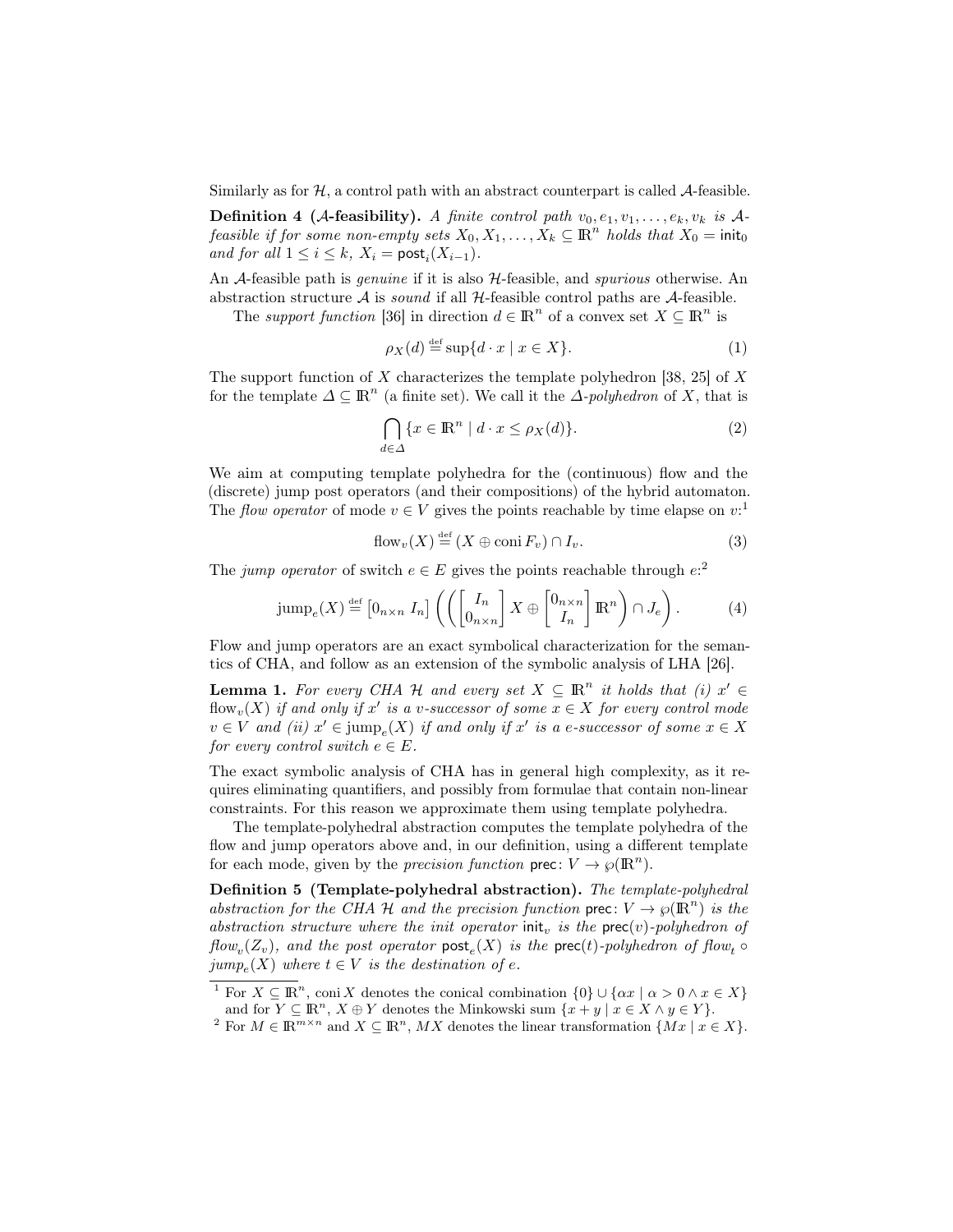It is well-know that the template-polyhedral abstraction constructs a conservative over-approximation for linear systems [38], and the same holds for CHA.

Theorem 1. For every CHA H and every precision function prec the templatepolyhedral abstraction for H and prec is sound.

The obvious difficulty is in finding a precision function that is suitable for proving or disproving reachability. In the next section, we show how to form one such automatically by means of counter-example guided abstraction refinement.

# 4 Refining the Template-polyhedral Abstraction

A counter-example guided abstraction refinement (CEGAR) loop [16] for a hybrid automaton  $H$  and a set of bad modes  $T$  consists of an abstractor and a refiner interacting with each other. At each iteration  $i$ , the *abstractor* takes an abstraction structure  $A_i$  and attempts to construct the finite state machine that recognizes all  $\mathcal{A}_i$ -feasible paths. If it terminates and it does not find a counterexample, i.e., a path leading to a bad mode, then it returns no. Otherwise, it passes  $A_i$  and a set of counterexamples  $W_i$  to the refiner. The *refiner* attempts to construct an abstraction structure  $A_{i+1}$  that refines  $A_i$  and eliminates all counterexamples in  $W_i$ . If it fails, then it reports yes and a set  $\overline{W}_i \subseteq W_i$  of genuine counterexamples. Otherwise, it passes  $A_{i+1}$  to the abstractor.

The above procedure is sound (upon termination), provided  $A_i$  is sound, in the sense that if it reports no then no mode in  $T$  is reachable. It is complete (upon termination), namely if it reports yes then some mode in  $T$  is reachable, if it returns an abstraction  $\mathcal{A}_{i+1}$  that is locally complete w.r.t.  $W_i$  when one exists.

**Local completeness** An abstraction structure  $A$  for the CHA  $H$  is locally complete w.r.t. the set W of control paths of  $\mathcal H$  if all  $\mathcal H$ -infeasible control paths in  $W$  are  $A$ -infeasible.

Moreover, if it ensures local completeness w.r.t.  $\cup \{W_i | 0 \leq j \leq i\}$ , then it ensures progress of the procedure if the counterexamples are given one by one.

Whenever we find a spurious counterexample, we augment the precision of the modes along the path with additional template directions, so to make it A-infeasible. First of all, we start with finding a sequence of Craig's interpolants and only Craig's interpolants that are halfspaces [2]. Formally, let  $w = v_0, e_1, v_1, \ldots, e_k, v_k$  be a control path of H, then a sequence of halfspace *interpolants* for w is a sequence of sets  $H_0, H_1, \ldots, H_k \subseteq \mathbb{R}^n$  such that each element is either the universe, a closed halfspace, or the empty set and

$$
\text{flow}_0(Z_0) \subseteq H_0, \text{flow}_1 \circ \text{jump}_1(H_0) \subseteq H_1, \dots, \text{flow}_k \circ \text{jump}_k(H_{k-1}) \subseteq H_k, \tag{5}
$$

and  $H_k \subseteq \emptyset$ . If such sequence exists, then the path is clearly  $\mathcal{H}\text{-infeasible}$ . Conversely, it is not trivial that for every  $H$ -infeasible path such sequence exists.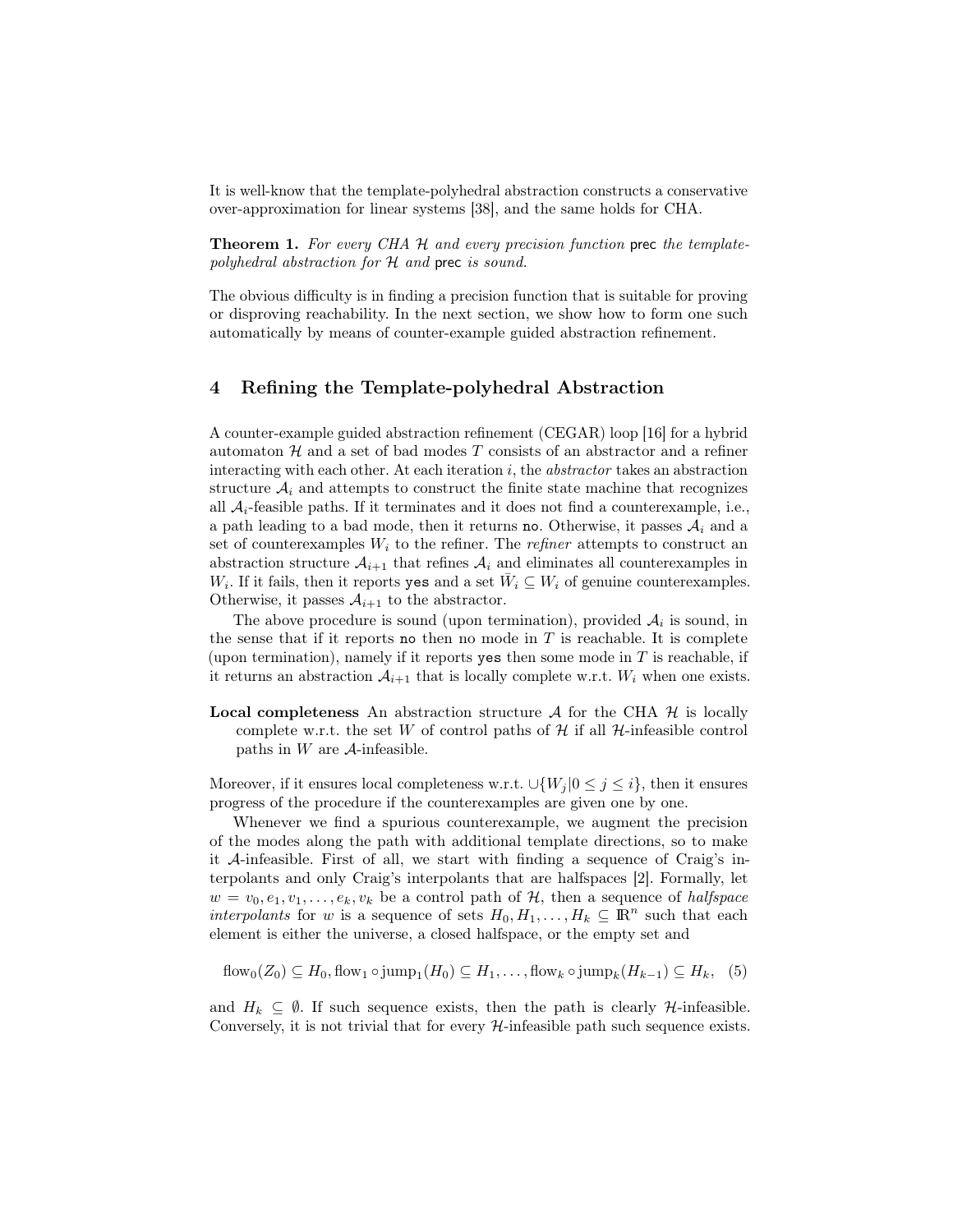

Fig. 3. Refinement for the control path zero, a, one, b, badone of the CHA in Fig. 1. In dark gray, the points reachable on mode zero. In  $(a)$ ,  $(b)$ , and  $(c)$ , in light gray are the points reachable on mode one resp. from  $X_0$ ,  $H_0$ , and  $X_0$ . In (a) the spurious path, in (b) the interpolants, and in (c) the abstraction with the outward pointing directions.

**Lemma 2.** For every CHA  $H$  and every control path w of  $H$  it holds that w is H-infeasible if (and only if)<sup>3</sup> there exists a sequence  $H_0, H_1, \ldots, H_k \subseteq \mathbb{R}^n$  of halfspace interpolants for w as in Eq. 5.

Indeed, existence relies on further technical conditions that are out of the scope of this paper [36]. With this in mind, simply assuming all non-linear constraints to be bounded (e.g., Fig. 1) ensures existence, yet without preventing time-unbounded reachability. Computing interpolants is the subject of the next section.

The refining directions are the outward pointing directions of the halfspace interpolants, respectively for each mode along the path. In fact, it is enough to observe that every abstraction we obtain after adding such directions also satisfy

$$
init_0 \subseteq H_0, \mathsf{post}_1(H_0) \subseteq H_1, \dots, \mathsf{post}_k(H_{k-1}) \subseteq H_k. \tag{6}
$$

Figure 3 shows such an example. The path is the one leading to badone from the CHA of Fig. 1, which is spurious with octagonal template (see Fig. 3a), and, in fact, a sequence  $H_0$  and  $H_1$  of halfspace interpolants exists (see Fig. 3b). The halfspace  $H_1$  is disjoint from the guard of c (dashed circle) and includes the points reachable from  $H_0$  (light gray), which in its turn includes the points reachable from  $Z_{\text{zero}}$ , i.e., flow<sub>zero</sub>( $Z_{\texttt{zero}}$ )  $\subseteq H_0$ , flow<sub>one</sub>  $\circ$  jump<sub>a</sub>( $H_0$ )  $\subseteq H_1$ , and jump<sub>c</sub>( $H_1$ )  $\subseteq \emptyset$ . Taking the supporting halfspaces in the same directions preserves these inclusions, hence adding  $d_0$  to prec(zero) and  $d_1$  to prec(one) causes init<sub>zero</sub>  $\subseteq$   $H_0$ , post<sub>a</sub> $(H_0)$   $\subseteq$   $H_1,$ and  $\text{post}_{\text{c}}(H_1) \subseteq \emptyset$ . Thus  $d_0$  and  $d_1$  eliminate the counterexample, and regardless of whether prec contains further directions (see Fig. 3c).

**Definition 6 (Template-polyhedral refinement).** Let  $H$  be a CHA and let  $w = v_0, e_1, v_1, \ldots, e_k, v_k$  be a control path. Define the precision function prec such that for some (if one exists) sequence of halfspace interpolants  $H_0, H_1, \ldots, H_k \subseteq$  $\mathbb{R}^n$  for w as in Eq. 5 then for all  $0 \leq i \leq k$  set  $d_i \in \text{prec}(v_i)$  where  $d_i$  is the outward pointing direction of  $H_i$ . We define the template-polyhedral refinement for  $H$  and  $w$  as the template-polyhedral abstraction for  $H$  and prec.

<sup>&</sup>lt;sup>3</sup> We exclude the pathological cases of disjoint convex sets  $w/o$  separating hyperplane.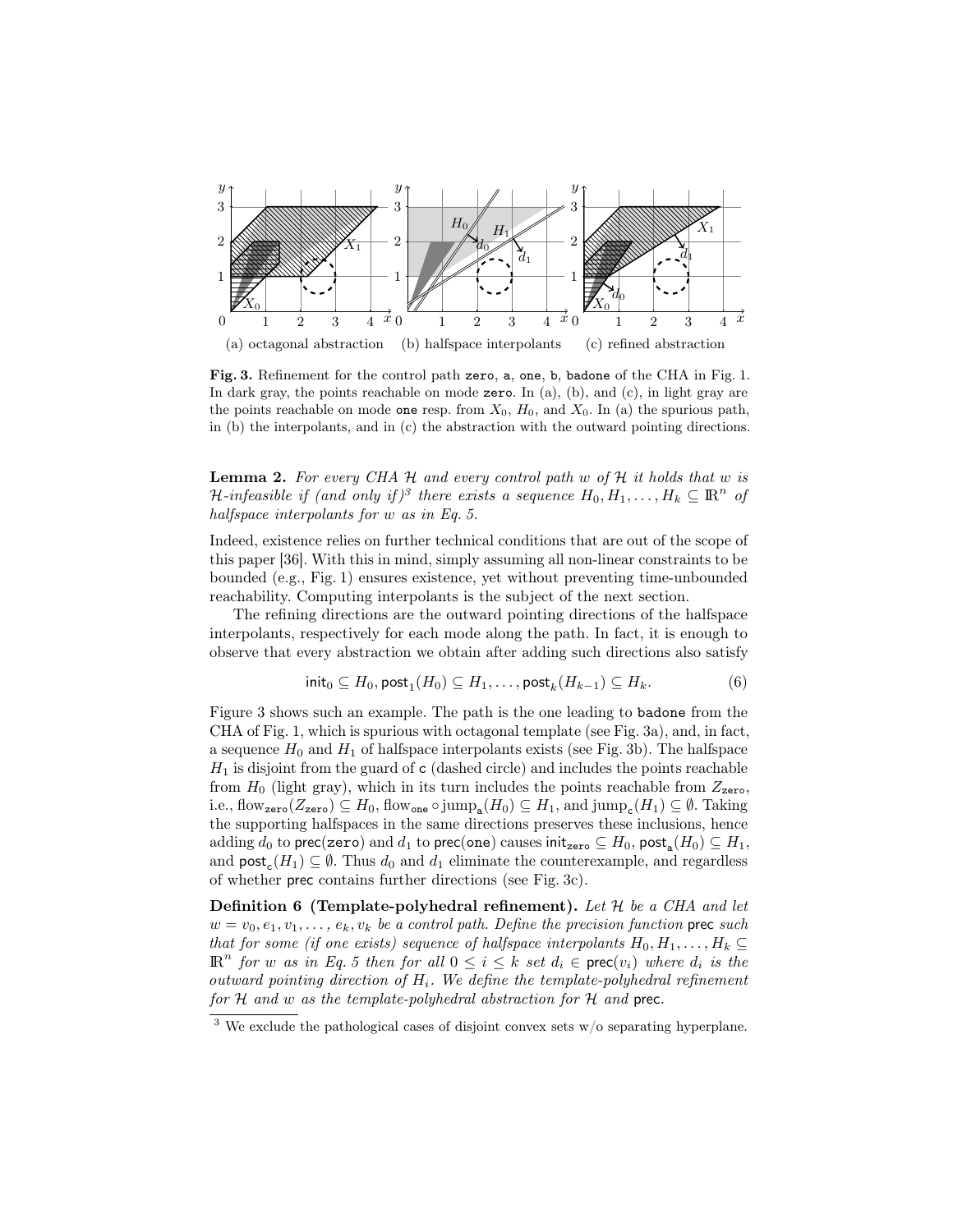Local completeness w.r.t. a single path easily generalizes to local completeness w.r.t. multiple paths by taking the union of the discovered directions.

**Theorem 2.** For every CHA  $H$  and every set W of finite control paths of  $H$ the union<sup>4</sup> over all  $w \in W$  of the template-polyhedral refinements for H and w is locally complete w.r.t. W.

Summarizing, we search for abstract counterexamples and we accumulate all outward pointing directions of the respective halfspace interpolants. If either the abstractor finds a fixpoint or interpolation fails, then we obtain a sound and complete answer. In the following section, we show how to compute init and post operators and sequences of halfspace interpolants by using convex optimization.

# 5 Craig's Interpolation as Convex Optimization

The support function is a central actor both in abstraction, as it defines template polyhedra, and refinement, as it gives a powerful formalism to talk about inclusion in halfspaces and separation of convex sets. In either case, the sets we deal with are arbitrary compositions of flow and jump operators, which in their turn are compositions of Minkowski sums, linear transformations, conical combinations, and intersections. We characterize the support functions of such operations as convex programs, with the aim of characterizing abstraction and refinement as convex programs.

We present a characterization of support functions that is compositional for the set operations above. The *classic* support function representation framework<sup>5</sup> offers a very similar machinery [25], but it suffers from the following shortcomings. First, it requires the operand sets in Minkowski sums and intersections to be compact (i.e., closed and bounded) and boundedness cannot be easily relaxed, e.g.,  $\rho_{\mathbb{R}^n}(d) + \rho_{\emptyset}(d) = +\infty - \infty$  while  $\rho_{\mathbb{R}^n \oplus \emptyset}(d) = -\infty$  for every  $d \neq 0$ . Since we aim at time-unbounded reachability, is would be too restrictive to assume boundedness. Second, substituting boundedness with nonemptiness might cause uncorrect results, e.g., for the sets  $A = \{(x, y) | x \le -1\}$ ,  $B = \{(x, y) | x \ge 1\}$ , and the direction  $c = (0, 1)$  we obtain  $\inf \{ \rho_A(c - a) + \rho_B(a) \} = +\infty$ , while  $\rho_{A\cap B}(c) = -\infty$ . We relax both the assumptions of boundedness and nonemptiness by characterizing the support function  $\rho_X(d)$  with a convex program

minimize 
$$
\bar{\rho}_X(\lambda)
$$
  
subject to  $(\lambda, d) \in A_X$ ,  $(7)$ 

with objective function  $\bar{\rho}_X \colon \mathbb{R}^m \to \mathbb{R}$  and constraint  $\Lambda_X \subseteq \mathbb{R}^{m+n}$ . The minimum of  $\bar{p}_X(\lambda)$  over  $\lambda$  characterizes  $\rho_X(d)$  for directions in which X is bounded, while  $\Lambda_X$  characterizes boundedness. This is encapsulated by the notion of duality.

<sup>&</sup>lt;sup>4</sup> The union of the abstractions  $A_1, \ldots, A_i$  for H and resp. the precisions  $\mathsf{prec}_1, \ldots, \mathsf{prec}_i$ is the abstraction for  $\mathcal H$  and the precision  $\lambda v.\mathsf{prec}_1(v) \cup \cdots \cup \mathsf{prec}_i(v)$ .

<sup>&</sup>lt;sup>5</sup>  $\rho_{X\oplus Y}(d) = \rho_X(d) + \rho_Y(d)$ ,  $\rho_{MX}(d) = \rho_X(M^{\mathsf{T}}d)$ , and  $\rho_{X\cap Y}(d) = \inf\{\rho_X(a) + \rho_Y(d-a)\}.$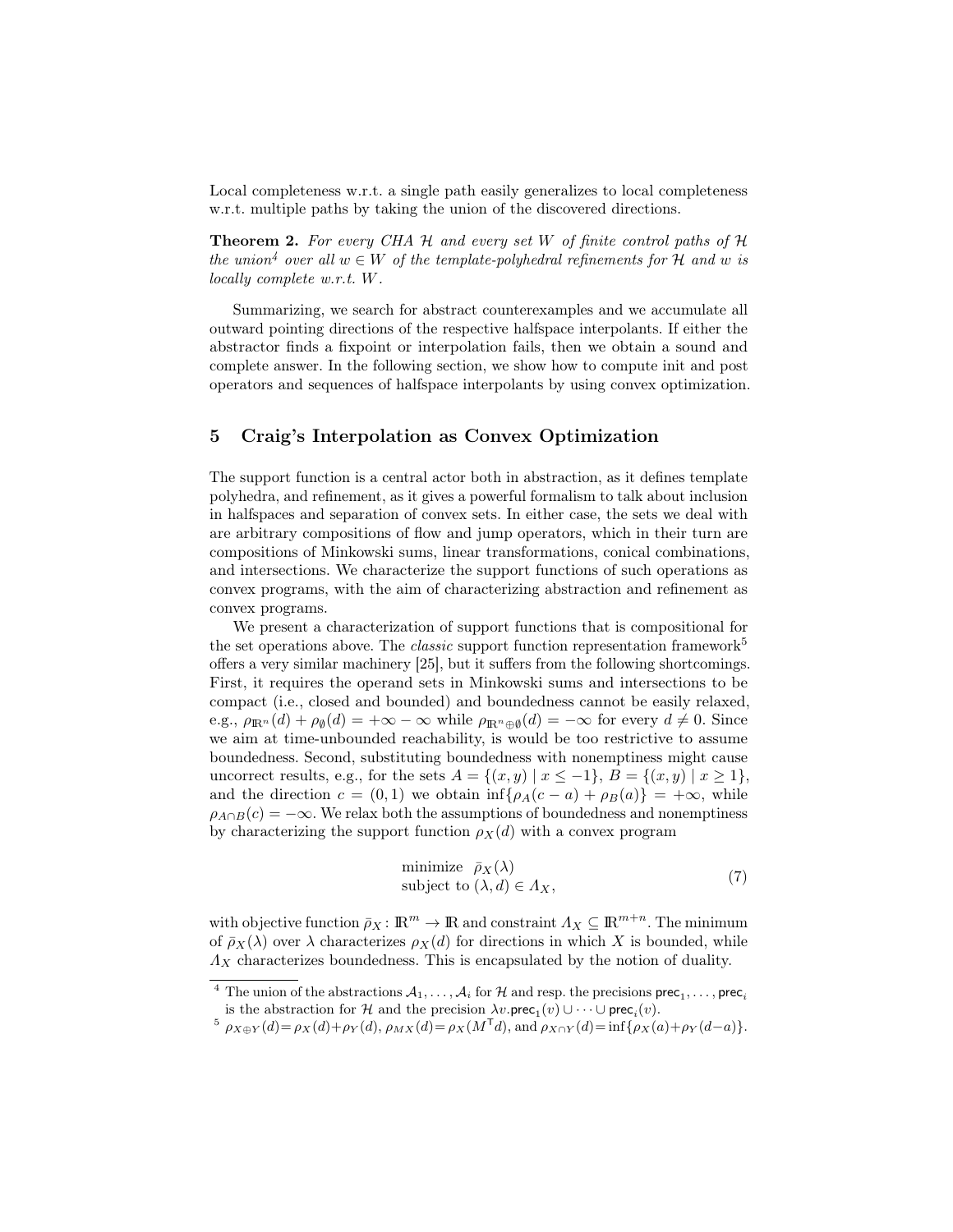**Duality** Let  $X \subseteq \mathbb{R}^n$  be a nonempty closed convex set. The convex program of Eq. 7 is *dual* to  $\rho_X$  if for all  $d \in \mathbb{R}^n$  it holds that

(i)  $\rho_X(d) = +\infty$  if and only if there does not exist  $\lambda$  such that  $(\lambda, d) \in \Lambda_X$ , (ii)  $\rho_X(d) < +\infty$  if and only if  $\rho_X(d) = \min\{\bar{\rho}_X(\lambda) \mid (\lambda, d) \in A_X\}.$ 

We define inductive rules for constructing dual convex programs for the support functions of set operations, provided dual convex programs for their operands (whose instantiation for sets defined by symbolic constraints is subject of Sec. 6):

$$
\bar{\rho}_{X \oplus Y}(\lambda, \mu) \stackrel{\text{def}}{=} \bar{\rho}_X(\lambda) + \bar{\rho}_Y(\mu), \Lambda_{X \oplus Y} \stackrel{\text{def}}{=} \{(\lambda, \mu, d) \mid (\lambda, d) \in \Lambda_X, (\mu, d) \in \Lambda_Y\},
$$
\n(8)

$$
\bar{\rho}_{MX}(\lambda) \stackrel{\text{def}}{=} \bar{\rho}_X(\lambda), \Lambda_{MX} \stackrel{\text{def}}{=} \{(\lambda, d) \mid (\lambda, M^{\mathsf{T}}d) \in \Lambda_X\},
$$
\n(9)

$$
\bar{\rho}_{\text{coni X}}(\lambda) \stackrel{\text{def}}{=} 0,
$$
\n
$$
\Lambda_{\text{coni X}} \stackrel{\text{def}}{=} \{ (\lambda, d) \mid \bar{\rho}_X(\lambda) \le 0, (\lambda, d) \in \Lambda_X \},
$$
\n(10)

$$
\bar{\rho}_{X \cap Y}(\lambda, \mu) \stackrel{\text{def}}{=} \bar{\rho}_X(\lambda) + \bar{\rho}_Y(\mu), \text{ and} \Lambda_{X \cap Y} \stackrel{\text{def}}{=} \{ (\lambda, \mu, a, d) \mid (\lambda, a) \in \Lambda_X, (\mu, d - a) \in \Lambda_Y \}.
$$
\n(11)

Nevertheless, duality is not sufficient to characterize operations producing the empty set. Considering the examples above, the constraint  $\Lambda_{\mathbb{R}^n \oplus \emptyset}$  is infeasible for every direction  $d \neq 0$  and the constraint  $\Lambda_{A \cap B}$  is infeasible for direction c, contradicting (i). However, it suffices that the convex program is unbounded for at least  $d = 0$ , providing an alternative for deciding emptiness beforehand.

Alternativity The convex program of Eq. 7 is *alternative* to  $\rho_{\emptyset}$  if for every  $\epsilon < 0$  there exists  $(\lambda, 0) \in \Lambda_{\emptyset}$  such that  $\bar{\rho}_{\emptyset}(\lambda) \leq \epsilon$ .

Altogether, we compute the support of  $X$  in direction  $d$  as follows. We decide whether there exists a negative solution in direction 0. If so we return  $-\infty$ , otherwise we decide whether  $\Lambda_X$  is infeasible in direction d. If so we return  $+\infty$ , otherwise we solve the convex program. This is permitted on any combination of the set operations above, as our construction preserves duality and alternativity.

**Lemma 3.** Let  $X, Y \subseteq \mathbb{R}^n$  be closed convex sets. If the convex programs for  $\bar{\rho}_X$ ,  $\Lambda_X$  and  $\bar{\rho}_Y$ ,  $\Lambda_Y$  are dual and alternative to resp.  $\rho_X$  and  $\rho_Y$  then the convex programs for Eq. 8, 9, and 10 are dual and alternative to the respective support functions. If either  $X$  and  $Y$  intersect or they admit a separating hyperplane then also the convex program for Eq. 11 is dual and alternative to  $\rho_{X\cap Y}$ .

In addition, the construction allows us to inductively extract separating hyperplanes and therefore sequences of halfspace interpolants.

The emptiness check or more generally deciding whether a support function is below a threshold permits us to inductively extract interpolants. For each of the four set operation we wish first to prove inclusion within a given halfspace (or the empty set) H and then to find a second halfspace  $H'$  which interpolates the operand. For instance, for an intersection  $X \cap Y$  such that  $X \cap Y \subseteq H$ , we wish to find a H' such that  $X \subseteq H'$  and  $H' \cap Y \subseteq H$ . Indeed, we just need their outward pointing directions, and our construction carries this information.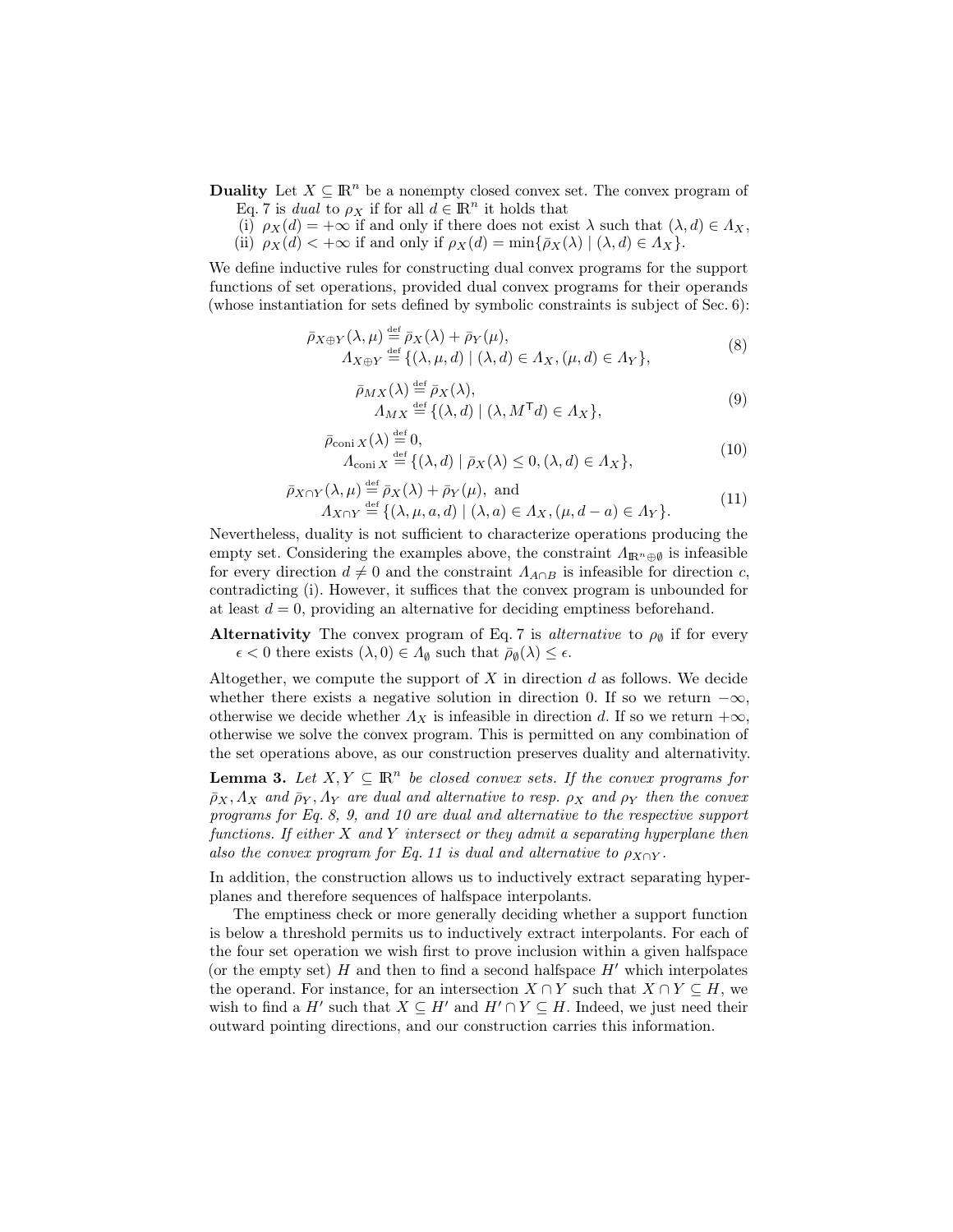**Lemma 4.** Let  $X, Y \subseteq \mathbb{R}^n$  be closed convex sets. Let the convex programs for  $\bar{\rho}_X, \Lambda_X$  and  $\bar{\rho}_Y, \Lambda_Y$  be dual and alternative to  $\rho_X$  and  $\rho_Y$ . Let H be the set  ${x \in \mathbb{R}^n \mid d \cdot x \leq \epsilon},$  which is empty if and only if  $d = 0$  and  $\epsilon < 0$ .

- $-$  If either X and Y are both nonempty or H is empty then for every  $(\lambda^*, \mu^*, d) \in$  $\Lambda_{X\oplus Y}$  such that  $\bar{\rho}_{X\oplus Y}(\lambda^*,\mu^*) \leq \epsilon$  there exists  $H' = \{x \in \mathbb{R}^n \mid d \cdot x \leq \epsilon'\}$ such that  $\bar{\rho}_X(\lambda^*) \leq \epsilon'$  and  $H' \oplus Y \subseteq H$ .
- If either X is nonempty or H is empty then for every  $(\lambda^*, d) \in \Lambda_{MX}$  such that  $\bar{p}_{MX}(\lambda^*) \leq \epsilon$  there exists  $H' = \{x \in \mathbb{R}^n \mid (M^{\mathsf{T}}d) \cdot x \leq \epsilon'\}$  such that  $\bar{\rho}_X(\lambda^*) \leq \epsilon'$  and  $MH' \subseteq H$ .
- For every  $(\lambda^*, d) \in \Lambda_{\text{coni} X}$  such that  $\bar{\rho}_{\text{coni} X}(\lambda^*) \leq \epsilon$  there exists  $H' = \{x \in$  $\mathbb{R}^n \mid d \cdot x \leq \epsilon'$  such that  $\bar{\rho}_X(\lambda^*) \leq \epsilon'$  and coni  $H' \subseteq H$ .
- $-$  If either X and Y intersect or H is empty and they admit a separating hyperplane then for every  $(\lambda^*, \mu^*, a^*, d) \in A_{X \cap Y}$  such that  $\bar{\rho}_{X \cap Y}(\lambda^*, \mu^*) \leq \epsilon$ there exists  $H' = \{x \in \mathbb{R}^n \mid a^* \cdot x \leq \epsilon'\}$  such that  $\bar{\rho}_X(\lambda^*) \leq \epsilon'$  and  $H' \cap Y \subseteq H$ .

We can extract the outward pointing directions by looking at the arguments instantiated by an emptiness check. Inductively, if  $d$  is the outward pointing direction of  $H$ , then the outward pointing direction of  $H'$  is  $d$  for the Minkowski sum,  $M^{\mathsf{T}}d$  for the linear transformation, d for the conical combination, and a for the intersection. As a result, we can extract sequences of interpolants for arbitrary combinations of basic set operations from one single emptiness check.

We build such a construction for arbitrary sequences of flow and jump operators induced by control paths. More concretely, let  $w = v_0, e_1, v_1, \ldots, e_k, v_k$ be a control path of some CHA  $H$  then the path operator of w is

$$
P_w \stackrel{\text{def}}{=} \text{flow}_k \circ \text{jump}_k \circ \cdots \circ \text{flow}_1 \circ \text{jump}_1 \circ \text{flow}_0(Z_0). \tag{12}
$$

Similarly to Lem. 2, we assume every path operator to be either nonempty or to admit a separating hyperplane at some intersection. By applying the above rules, we construct the convex program for the support function of  $P_w$  as follows:

minimize 
$$
\bar{\rho}_{Z_0}(\lambda_{Z_0}) + \sum_{i=1}^k \bar{\rho}_{J_i}(\lambda_{J_i}) + \sum_{i=0}^k \bar{\rho}_{I_i}(\lambda_{I_i})
$$
  
\nsubject to  $(\lambda_{Z_0}, a_0 - b_0) \in \Lambda_{Z_0}$ ,  
\n $(\lambda_{J_i}, [-a_{i-1}, a_i - b_i]^{\top}) \in \Lambda_{J_i}$  for each  $i \in [1..k]$ ,  
\n $\bar{\rho}_{F_i}(\lambda_{F_i}, a_i - b_i) \leq 0$  for each  $i \in [0..k]$ ,  
\n $(\lambda_{F_i}, a_i - b_i) \in \Lambda_{F_i}$  for each  $i \in [0..k]$ ,  
\n $(\lambda_{I_i}, b_i) \in \Lambda_{I_i}$  for each  $i \in [0..k]$ ,  
\n $a_k = d$ .

Duality and alternativity is preserved, therefore we can use such construction to compute the support functions for init and post (which are special cases of path).

**Lemma 5.** For every CHA  $H$ , every control path w of  $H$ , if the convex programs for every constraint X along the path are dual and alternative to  $\rho_X$  then the convex program in Eq. 13 is dual and alternative to  $\rho_{P_w}$ .

We identify the arguments that determine a suitable sequence of halfspace interpolants after the emptiness check.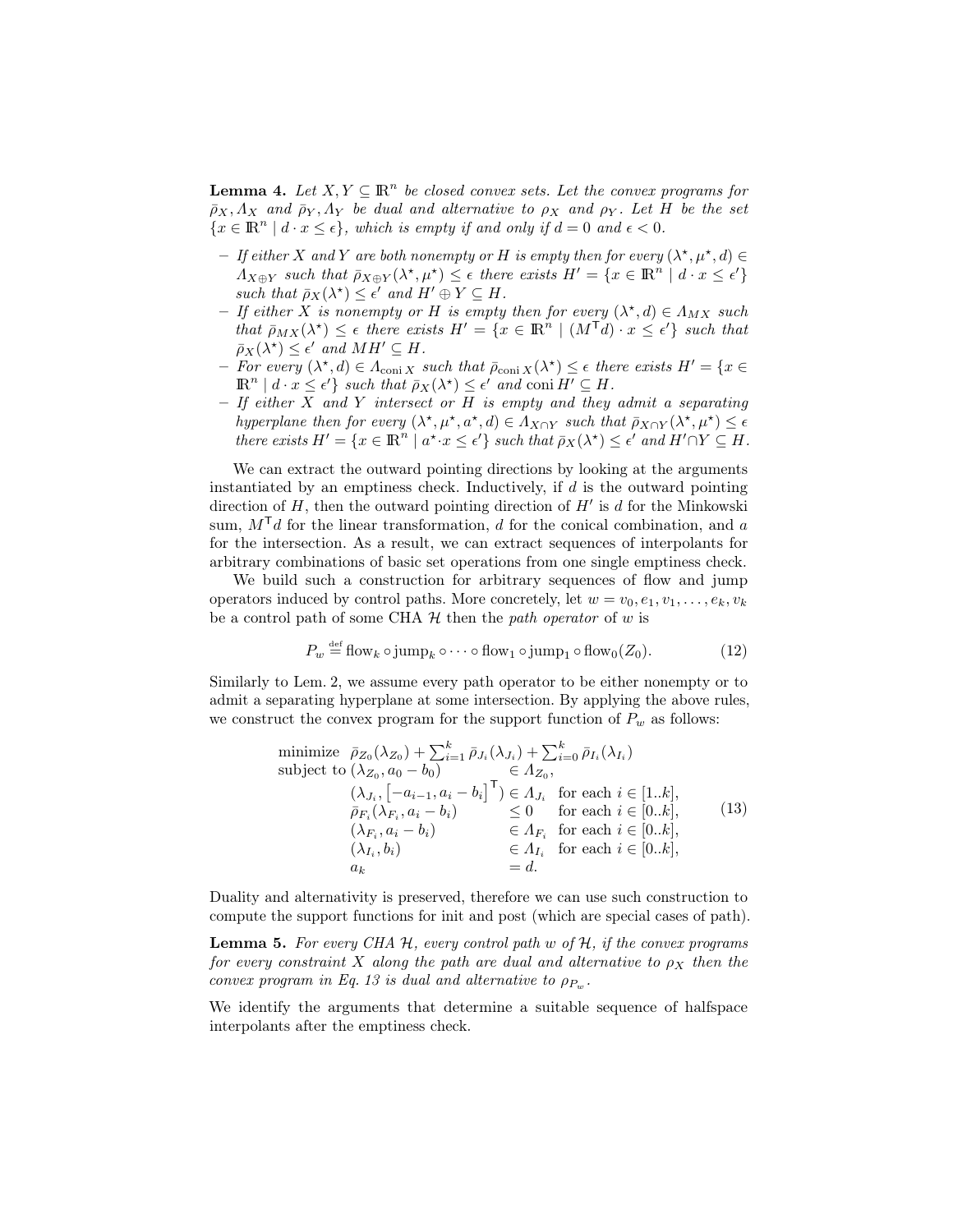**Lemma 6.** For every CHA H, every control path w of H, every  $\epsilon < 0$ , and every  $(\lambda^*, 0) \in \Lambda_{P_w}$  whose projection on  $a_0, a_1, \ldots, a_k$  is  $a_0^*, a_1^*, \ldots, a_k^* \in \mathbb{R}^n$ , if the convex programs for the constraints  $X$  along the path are dual and alternative to  $\rho_X$  then  $\bar{\rho}_{P_w}(\lambda^*) \leq \epsilon$  if and only if  $a_0^*, a_1^*, \ldots, a_k^*$  are the outward pointing directions of a sequence of halfspace interpolants  $H_0, \tilde{H}_1, \ldots, H_k$  for w as in Eq. 5.

In summary, we search by convex optimization for an argument for which the convex program of Eq. 13 for  $d = 0$  has negative solution. If so, the argument  $a_i^*$  for the parameter  $a_i$  is the outward pointing direction for the interpolant at mode  $v_i$ . Adding  $a_i^*$  to  $\mathsf{prec}(v_i)$  eliminates the spurious counterexample w.

In this section, we have built a refiner for every spurious path of every CHA, assuming dual and alternative convex programs for the constraints along the path. In the following section, we discuss such functions and show how to instantiate interpolation for the special case of quadratic hybrid automata.

### 6 Abstraction Refinement for Quadratic Systems

The interpolation technique in Sec. 5 relies on the notions of duality and alternativity. Duality and alternativity are preserved by Minkowski sum, linear transformation, conical combination, and intersection, but whether they hold in the first place depends on the constraint of the automaton. We discuss these properties for (convex) quadratic programs, and we show their implications to the classes of quadratic and linear hybrid automata.

Closed convex quadratic sets are sets of the form  $\bigcap_{i=1}^{m} \{x \in \mathbb{R}^n \mid xQ_ix^{\mathsf{T}} +$  $p_i^{\mathsf{T}} x \leq r_i$  where  $Q_1, \ldots, Q_m \in \mathbb{R}^{n \times n}$  are positive semidefinite matrices of coefficients,  $p_1, \ldots, p_m \in \mathbb{R}^n$  are vectors of coefficients, and  $r_1, \ldots, r_m \in \mathbb{R}$  are constants. Closed convex quadratic sets characterize quadratic hybrid automata.

Definition 7 (Quadratic hybrid automata). A quadratic hybrid automaton (QHA) is a CHA whose constraints define closed convex quadratic sets.

The support function of a convex quadratic set is a quadratically constrained (convex) quadratic program, which is known to cast to second-order conic programming (SOCP) [3]. We cast the support function to an optimization problem over a (rotated) second-order cone and we take its dual [3], so obtaining

minimize 
$$
r_1 \lambda_1 + \dots + r_m \lambda_m
$$
  
\nsubject to  $p_1 \lambda_1 + L_1^T \mu_1 + \dots + p_m \lambda_m + L_m^T \mu_m = d$ ,  
\n $\lambda_1 \ge ||\mu_1||_2^2, \dots, \lambda_m \ge ||\mu_m||_2^2$ , (14)

where  $L_1, \ldots, L_m$  are the Cholesky decompositions of  $Q_1, \ldots, Q_m$  respectively, and  $\lambda_1, \ldots, \lambda_m \in \mathbb{R}$  and  $\mu_1, \ldots, \mu_m \in \mathbb{R}^n$  are the optimization arguments. Under the regularity conditions for non-linear optimization, e.g., Slater's condition, duality and alternativity hold [10, 3]. Encodings that do not need such conditions exist [34], but are not discussed in this paper.

Every algorithm that solves feasibility and optimization of SOCP solves init and post computation and halfspace interpolation for QHA, thus enabling their template-polyhedral abstraction and abstraction refinement.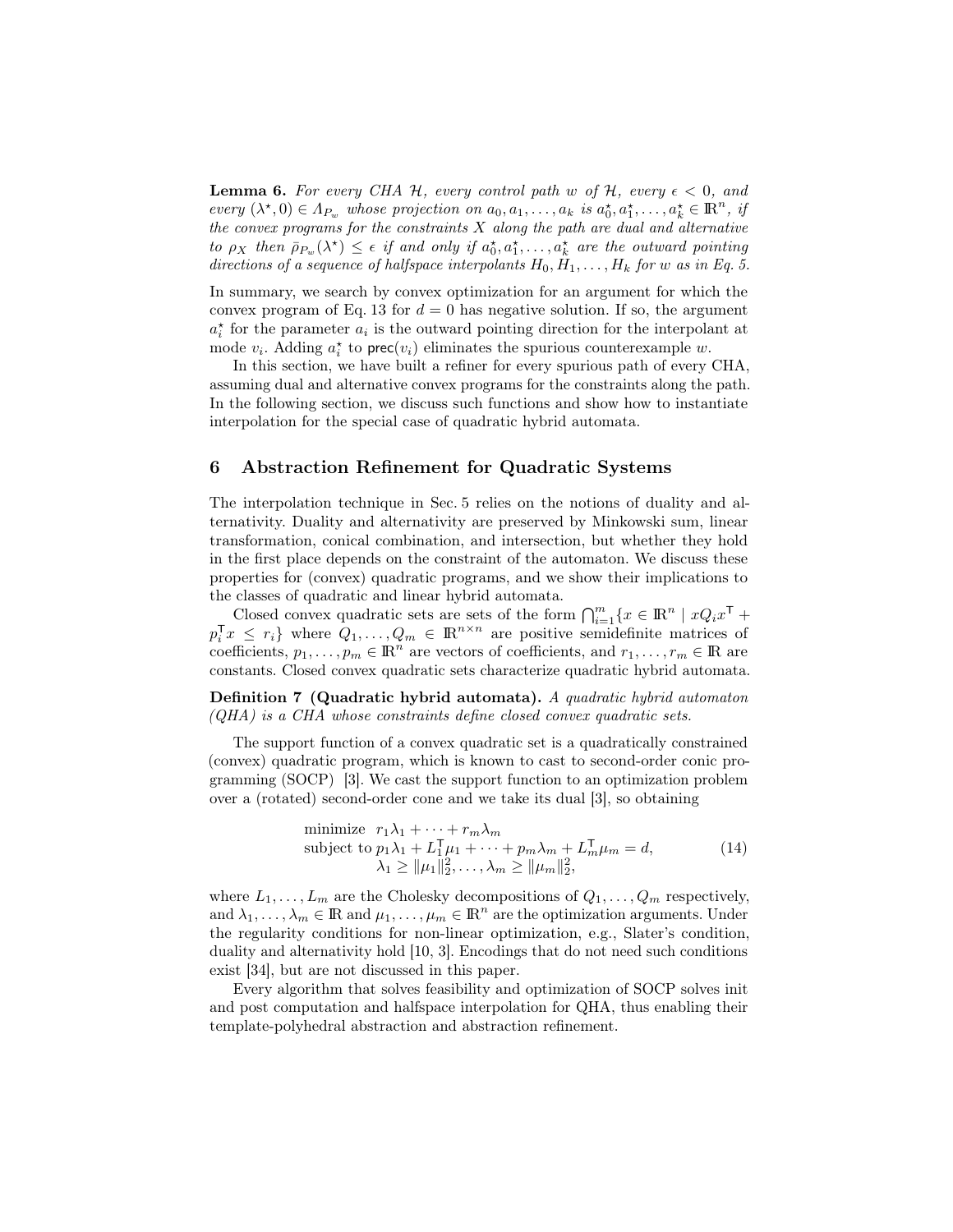**Theorem 3.** Let  $H$  be a QHA with n variables and m inequalities. Let the time complexity of SOCP be  $\mathsf{socp}(\alpha, \beta, \gamma)$  for  $\alpha$  variables,  $\beta$  equalities, and  $\gamma$  cones.

- Init and post operators time complexity is  $p \times \operatorname{soc}(n \times m, n, m)$  where  $p =$  $\max\{|\text{prec}(v)| \mid v \in V\}$  for the precision function prec.
- Refinement time complexity is  $c \times \mathsf{soc}(n \times m, n \times k, m \times k)$  where  $c = |W|$ and  $k = \max\{|w| \mid w \in W\}$  for the set of counterexamples W.

Nevertheless, the complexity SOCP remains an open problem on the Turing machine, while it is known to be in NP  $\cap$  coNP on the real number model [34]. On the other hand, several efficient (but incomplete) numerical procedures are available, therefore in practice we can obtain support functions and interpolants, but with weaker guarantees. We are in a better position for the case of linear hybrid automata (LHA) [26], i.e., the special case of QHA where all constraints define polyhedra. For linear hybrid automata, the program of Eq. 14 is always a linear program, i.e., all cones are positive orthants, where duality holds, alternativity is given by Farkas' lemma, and time complexity is polynomial. Hence, for LHA, init operator, post operator, and refinement time complexities are as well polynomial.

### 7 Experimental Evaluation

We evaluate our algorithms on three main classes of benchmarks, namely Fischer's protocol [31], an adaptive cruise controller [30], and the TTEthernet protocol [9]. For each class, we consider a linear version and a non-linear version, as well as for each a safe version and an unsafe version.

Fischer's protocol is a time based protocol of mutual exclusion between processes. The protocol is correct if two processes are never in the critical section at the same time. For the linear version, the flow constraints are given by  $\frac{1}{2} \leq \dot{x}_1 \leq \frac{3}{2}, \ldots, \frac{1}{2} \leq \dot{x}_{\mathfrak{m}} \leq \frac{3}{2}$ , where  $x_{\mathfrak{i}}$  is the clock of the **i**-th process, and for the non-linear case,  $\sqrt{\dot{x}_1^2 + \cdots + \dot{x}_m^2} \leq 1$ . We verify the linear version up to 5 processes and the non-linear version up to 3 processes.

The adaptive cruise controller is a distributed system for safety distance of platoon of cars. Each car either cruises or recovers by slowing down. The relative velocity has a drift  $|\dot{x} - \dot{x}_{1dr}| \leq \frac{1}{2}$  when cruising and  $|\dot{x} - \dot{x}_{1dr} + \varepsilon| \leq \frac{1}{2}$  when recovering, where x and  $x_{\text{1dr}}$  are the positions of each car the car in front, resp, and  $\varepsilon$  is the slow-down. We check for car crashes in platoons up to 7 cars.

Finally, we consider the TTEthernet protocol for the remote synchronization of possibly drifted clocks distributed over multiple components. Similarly to previous case studies, we consider flows defined in terms of intervals and unit balls for linear and non-linear cases, respectively. We verify both linear and non-linear systems with 3, 5, 9, and 17 components.

We implemented a CEGAR loop based on our procedure in  $C_{++}$  and conducted the following experiments on a machine with 2.6GHz CPU and 4 GB of dedicated RAM. We use the GLPK for solving LPs and MOSEK for solving SOCPs [1, 33]. We executed our tool under the empty strategy and the octagonal strategy. With the empty strategy, the initial precision is empty, which means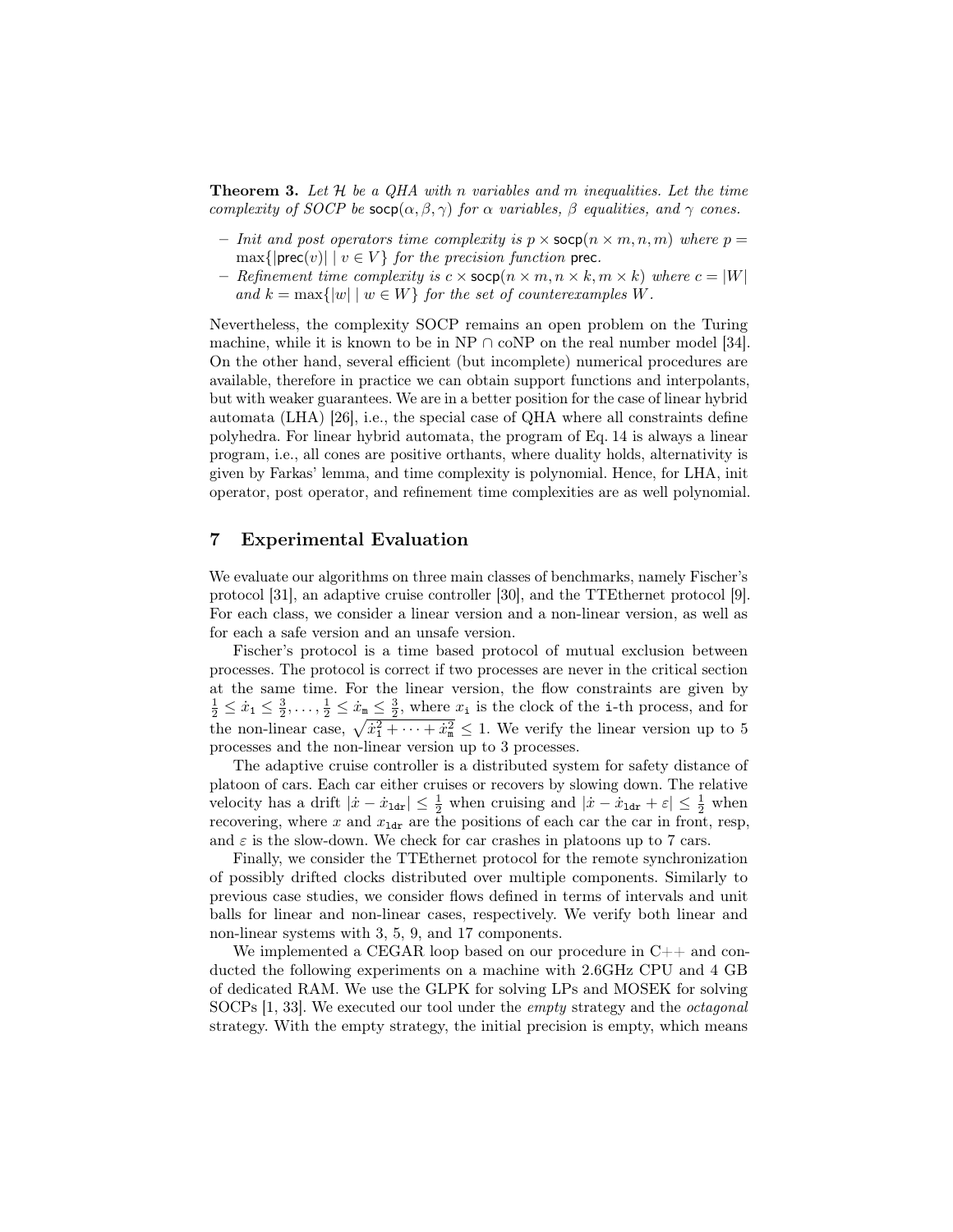| Benchmark          |                |                  | Empty                 |                       |                                                               |                |                      | Octagonal        |                               |                       | PHAVer                |
|--------------------|----------------|------------------|-----------------------|-----------------------|---------------------------------------------------------------|----------------|----------------------|------------------|-------------------------------|-----------------------|-----------------------|
|                    |                |                  |                       |                       | $\#$ spu $\#$ dir cgr [s] itp [s] ver [s]   $\#$ spu $\#$ dir |                |                      |                  | cgr $[s]$ itp $[s]$ ver $[s]$ |                       | time [s]              |
| $fsr_lnr_2_sf$     | $\overline{5}$ | $\overline{8}$   | 0.06                  | 0.02                  | $\overline{\approx}0$                                         | $\overline{0}$ | $\overline{256+0}$   | 0.11             | $\overline{0}$                | 0.11                  | $\overline{\approx}0$ |
| fsr_lnr_3_sf       | 41             | 69               | 1.12                  | 0.02                  | 0.02                                                          | 12             | $3456 + 12$          | 5.55             | $\approx 0$                   | 0.50                  | 1.25                  |
| $fsr_lnr_4_sf$     | 259            | 440              | 33.16                 | 0.29                  | 0.14                                                          | 221            | $32768 + 221$ 1190   |                  | 0.07                          | 23.06                 | 135                   |
| $fsr_lnr_5_sf$     | 1379           | 2335 857         |                       | 2.08                  | 0.76                                                          | $_{\rm oot}$   | 256k                 | $_{\rm oot}$     | oot                           | oot                   | 78807                 |
| fsr_lnr_2_usf      | $\overline{0}$ | $\overline{0}$   | $\overline{\approx}0$ | $\overline{0}$        | $\overline{\approx}0$                                         | 0              | $\overline{256+0}$   | $\overline{0}$   | $\overline{0}$                | 0.12                  | $\overline{\approx}0$ |
| fsr_lnr_3_usf      | 0              | $\boldsymbol{0}$ | 0.03                  | $\boldsymbol{0}$      | 0.03                                                          | $\mathbf{0}$   | $3456 + 0$           | $\mathbf{0}$     | $\boldsymbol{0}$              | 0.37                  | 1.01                  |
| fsr_lnr_4_usf      | $\mathbf{0}$   | $\boldsymbol{0}$ | 0.06                  | $\boldsymbol{0}$      | 0.06                                                          | $\mathbf{0}$   | $32768 + 0$          | $\mathbf{0}$     | $\boldsymbol{0}$              | 1.67                  | 300                   |
| fsr_lnr_5_usf      | $\mathbf{0}$   | $\boldsymbol{0}$ | 0.16                  | $\boldsymbol{0}$      | 0.16                                                          | $\mathbf{0}$   | $256k + 0$           | $\mathbf{0}$     | $\mathbf{0}$                  | 13.63                 | oom                   |
| $fsr_qdr_2_sf$     | $\overline{5}$ | $\overline{8}$   | 5.13                  | 0.10                  | 1.32                                                          | $\overline{0}$ | $\overline{256} + 0$ | $\overline{0}$   | $\overline{0}$                | 8.18                  |                       |
| $fsr_qdr_3_sf$     | 41             | 69               | 226                   | 0.44                  | 9.04                                                          | 12             | $3456 + 12$          | 3599             | 0.15                          | 886                   |                       |
| fsr_qdr_2_usf      | $\theta$       | $\overline{0}$   | 0.66                  | $\overline{0}$        | 0.66                                                          | $\overline{0}$ | $256 + 0$            | $\overline{0}$   | $\overline{0}$                | 6.40                  |                       |
| fsr_qdr_3_usf      | $\mathbf{0}$   | $\mathbf{0}$     | 1.76                  | $\overline{0}$        | 1.76                                                          | $\mathbf{0}$   | $3456 + 0$           | $\mathbf{0}$     | $\boldsymbol{0}$              | 26.67                 |                       |
| $acc_lnr_2_sf$     | $\overline{2}$ | $\overline{2}$   | $\overline{\approx}0$ | $\overline{\approx}0$ | $\approx 0$                                                   | $\overline{0}$ | $32 + 0$             | $\overline{0}$   | $\overline{0}$                | $\overline{\approx}0$ | $\overline{\approx}0$ |
| $acc_lnr_3_sf$     | 8              | 8                | 0.04                  | $\approx 0$           | $\approx 0$                                                   | $\overline{0}$ | $144 + 0$            | $\boldsymbol{0}$ | $\mathbf{0}$                  | 0.19                  | 0.03                  |
| acc_lnr_4_sf       | 24             | 24               | 0.39                  | $\approx 0$           | 0.02                                                          | $\overline{0}$ | $512 + 0$            | $\overline{0}$   | $\overline{0}$                | 0.87                  | 0.53                  |
| acc_lnr_5_sf       | 64             | 64               | 0.94                  | $\approx 0$           | 0.12                                                          | $_{\rm oot}$   | 1600                 | $_{\rm oot}$     | oot                           | oot                   | 21.78                 |
| acc_lnr_6_sf       | 160            | 160              | 42.12                 | 0.07                  | 0.74                                                          | $_{\rm oot}$   | 4608                 | $_{\rm oot}$     | oot                           | oot                   | 1455                  |
| acc_lnr_7_sf       | 384            | 384              | 569                   | 0.13                  | 4.22                                                          | $_{\rm oot}$   | 12544                | $_{\rm oot}$     | oot                           | oot                   | $_{\rm oot}$          |
| acc_lnr_2_usf      | 1              | 1                | $\overline{\approx}0$ | $\approx 0$           | $\overline{\approx}0$                                         | $\overline{0}$ | $32 + 0$             | 0                | 0                             | $\approx 0$           | $\approx 0$           |
| acc_lnr_3_usf      | $\,2$          | $\overline{2}$   | $\approx 0$           | $\approx 0$           | $\approx 0$                                                   | $\overline{0}$ | $144 + 0$            | $\boldsymbol{0}$ | $\mathbf{0}$                  | 0.05                  | $\approx 0$           |
| acc_lnr_4_usf      | 3              | 3                | $\approx 0$           | $\approx 0$           | $\approx 0$                                                   | $\overline{0}$ | $512 + 0$            | $\overline{0}$   | $\boldsymbol{0}$              | 0.37                  | 0.18                  |
| acc_lnr_5_usf      | 4              | $\overline{4}$   | $\approx 0$           | $\approx 0$           | $\approx 0$                                                   | $\overline{0}$ | $1600 + 0$           | $\overline{0}$   | $\overline{0}$                | 0.61                  | 22.51                 |
| acc_lnr_6_usf      | 5              | $\overline{5}$   | 0.06                  | $\approx 0$           | 0.04                                                          | $\mathbf{0}$   | $4608 + 0$           | $\mathbf{0}$     | $\boldsymbol{0}$              | 1.23                  | 4621                  |
| acc_lnr_7_usf      | $\,6$          | 6                | 0.17                  | $\approx 0$           | 0.06                                                          | $\mathbf{0}$   | $12544 + 0$          | $\mathbf{0}$     | $\mathbf{0}$                  | 2.87                  | oot                   |
| tte_lnr_3_sf       | 17             | 18               | 0.17                  | $\approx 0$           | $\approx 0$                                                   | oot            | 864                  | oot              | oot                           | oot                   | $_{\rm oot}$          |
| tte_lnr_5_sf       | 49             | 50               | 0.32                  | $\approx 0$           | $\approx 0$                                                   | $_{\rm oot}$   | 2400                 | oot              | oot                           | oot                   | oot                   |
| tte_lnr_9_sf       | 161            | 162              | 3.47                  | $\approx 0$           | 0.06                                                          | $_{\rm oot}$   | 7776                 | $_{\rm oot}$     | oot                           | oot                   | $_{\rm oot}$          |
| tte_lnr_17_sf      | 577            | 578              | 239                   | 0.06                  | 1.27                                                          | $_{\rm oot}$   | 27774                | $_{\rm oot}$     | $_{\rm oot}$                  | oot                   | $_{\rm oot}$          |
| tte_lnr_3_usf      | 18             | $\overline{24}$  | 0.26                  | $\approx 0$           | 0.05                                                          | $\overline{0}$ | $\sqrt{864} + 0$     | $\overline{0}$   | $\overline{0}$                | 0.42                  | oot                   |
| tte_lnr_5_usf      | 60             | 80               | 0.85                  | $\approx 0$           | 0.02                                                          | $\overline{0}$ | $2400 + 0$           | $\overline{0}$   | $\boldsymbol{0}$              | 0.95                  | oot                   |
| tte_lnr_9_usf      | 216            | 288              | 15.65                 | $\approx 0$           | 0.26                                                          | $\overline{0}$ | $7776 + 0$           | $\overline{0}$   | $\overline{0}$                | 4.36                  | oot                   |
| $tte_lnr_17_ust$   | 816            | 1088 1722        |                       | 0.35                  | 8.68                                                          | $\overline{0}$ | $27774 + 0$          | $\theta$         | $\overline{0}$                | 109                   | oot                   |
| tte_qdr_3_sf       | 17             | 18               | 8.30                  | 0.38                  | 1.36                                                          | oot            | 864                  | $_{\rm oot}$     | oot                           | oot                   |                       |
| tte_qdr_5_sf       | 49             | 50               | 56.31                 | 1.25                  | 4.01                                                          | oot            | 2400                 | $_{\rm oot}$     | oot                           | oot                   |                       |
| tte_qdr_9_sf       | 161            | 162              | 492                   | 3.94                  | 12.29                                                         | oot            | 7776                 | oot              | oot                           | oot                   |                       |
| tte_qdr_17_sf      | 577            | 578              | 3325                  | 12.79                 | 47.49                                                         | oot            | 27774                | oot              | $_{\rm oot}$                  | oot                   |                       |
| tte_qdr_3_usf      | 18             | 24               | 3.65                  | 0.21                  | 0.60                                                          | $\overline{0}$ | $864 + 0$            | $\overline{0}$   | $\overline{0}$                | 6.33                  |                       |
| tte_qdr_5_usf      | 60             | 80               | 37.99                 | 0.66                  | 1.82                                                          | $\overline{0}$ | $2400 + 0$           | $\mathbf{0}$     | $\boldsymbol{0}$              | 21.68                 |                       |
| tte_qdr_9_usf      | 216            | 288              | 514                   | 2.61                  | 7.32                                                          | $\overline{0}$ | $7776 + 0$           | 0                | $\mathbf{0}$                  | 58.27                 |                       |
| tte_qdr_17_usf 816 |                |                  | 1088 15515 18.28      |                       | 58.95                                                         | $\overline{0}$ | $27774 + 0$          | $\overline{0}$   | $\overline{0}$                | 78.19                 |                       |

Table 1. Results of the experimental evaluation. Empty and octagonal indicate the initial precision. #spu is number of discovered spurious counterexamples, #dir is the number of discovered directions (empty case) or initial directions + discovered directions (octagonal case). cgr is the total time spent in unsuccessful abstractions (with spurious counterexample), itp is the total time spent in discovering halfspace interpolants, ver is the time spent in successful abstractions. oot indicates out of time (24 hours), oom indicates out of memory (4Gb), and dash indicates unsupported. The benchmark names are structured as follows. fsr indicates Fischer's protocol, acc indicates adaptive cruise controller, tte indicates TTEthernet, lnr indicates linear, qdr indicates quadratic, the following number indicates the number of components, and sf and usf resp. indicate safe and unsafe.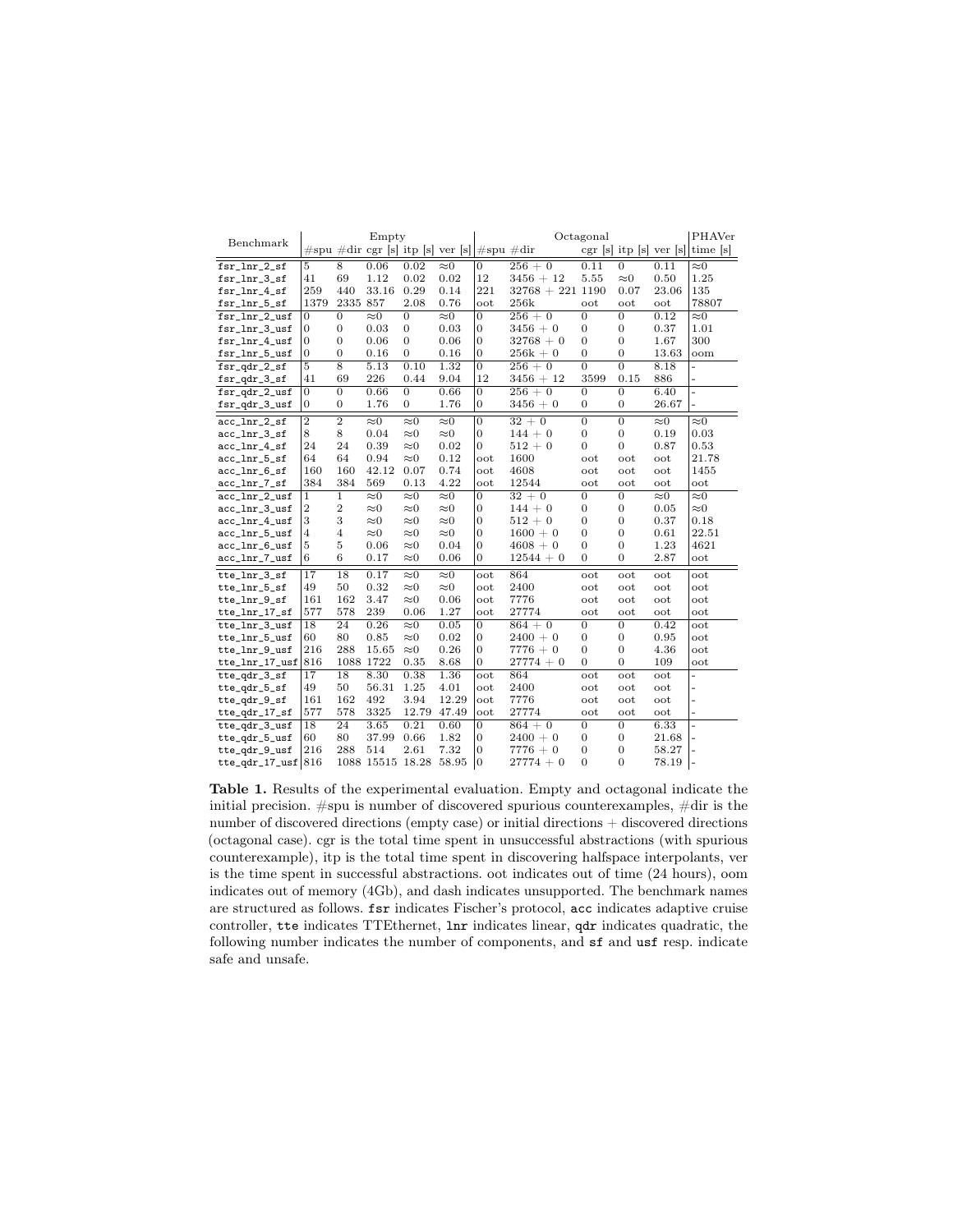that the very first abstraction computation consists of a simple exploration of the control graph. With the octagonal strategy, the precision at every mode consists of the octagonal template, with a total of  $2|V|n^2$  directions over all modes. For all linear instances, we compared against PHAVer [21] (SpaceEx v0.9.8c with PHAVer scenario).

Table 1 shows the results. The empty strategy has on average the best runtime and always outperforms PHAVer. It also outperforms the octagonal strategy for most of the instances. Both strategies spend most of the time in the first phase (CEGAR iterations ending in a spurious counterexample), and take a very short time for the final verification step. For Fischer's protocol the octagonal strategy is always slower than the empty. For the other benchmarks the difference is less stunning, in particular for the unsafe cases of the TTEthernet benchmarks, where the first phase penalizes considerably. On the other hand, we can observe that, under the assumption that we are not aware of the safety of the systems, our method shows to be the most scalable. The octagonal strategy tends to run out of time because the higher number of directions causes the generation of bigger and bigger abstract regions. In fact, we have verified that for these instances a spurious counter-example is never found. The same argument likely holds for PHAVer, as its dump shows that new symbolic states are always found. Not surprisingly, for QHA the performance is generally worse than for LHA.

In summary, template polyhedra coupled with our abstraction refinement technique are faster than the exact polyhedral reachability analysis. Noteworthy is how negligible is the time required in the final verification step on all instances. Our tool recomputes the whole abstraction after every refinement phase, as all our efforts have been strictly focused on implementing an efficient template refinement. The final time sets a lower bound for the verification time achievable by an incremental abstraction. Furthermore, we could observe that inferring small template sets plays an important role in the convergence of the whole analysis.

#### 8 Conclusion

We have presented the first template refinement technique that iteratively derives template directions from spurious counterexamples. These directions eliminate all counterexamples that pass through the same switching sequence, independently of any time delays. These directions can refute further spurious paths, so that a small number of directions may suffice to show safety. This is supported by our experiments, which terminate with small templates in all cases. Our procedure can be implemented efficiently for LHA and QHA using convex optimization, and in principle it applies to every CHA. Our implementation outperforms polyhedral reachability (PHAVer), and yet has room for further substantial improvement since the abstraction is constructed from scratch at each iteration and could be made incremental [28, 32]. In terms of modeling power, extending template refinement to affine or general polynomial systems also brings further challenges, as the reachable regions lose the convexity property, thus requiring more powerful techniques for halfspace interpolation [2].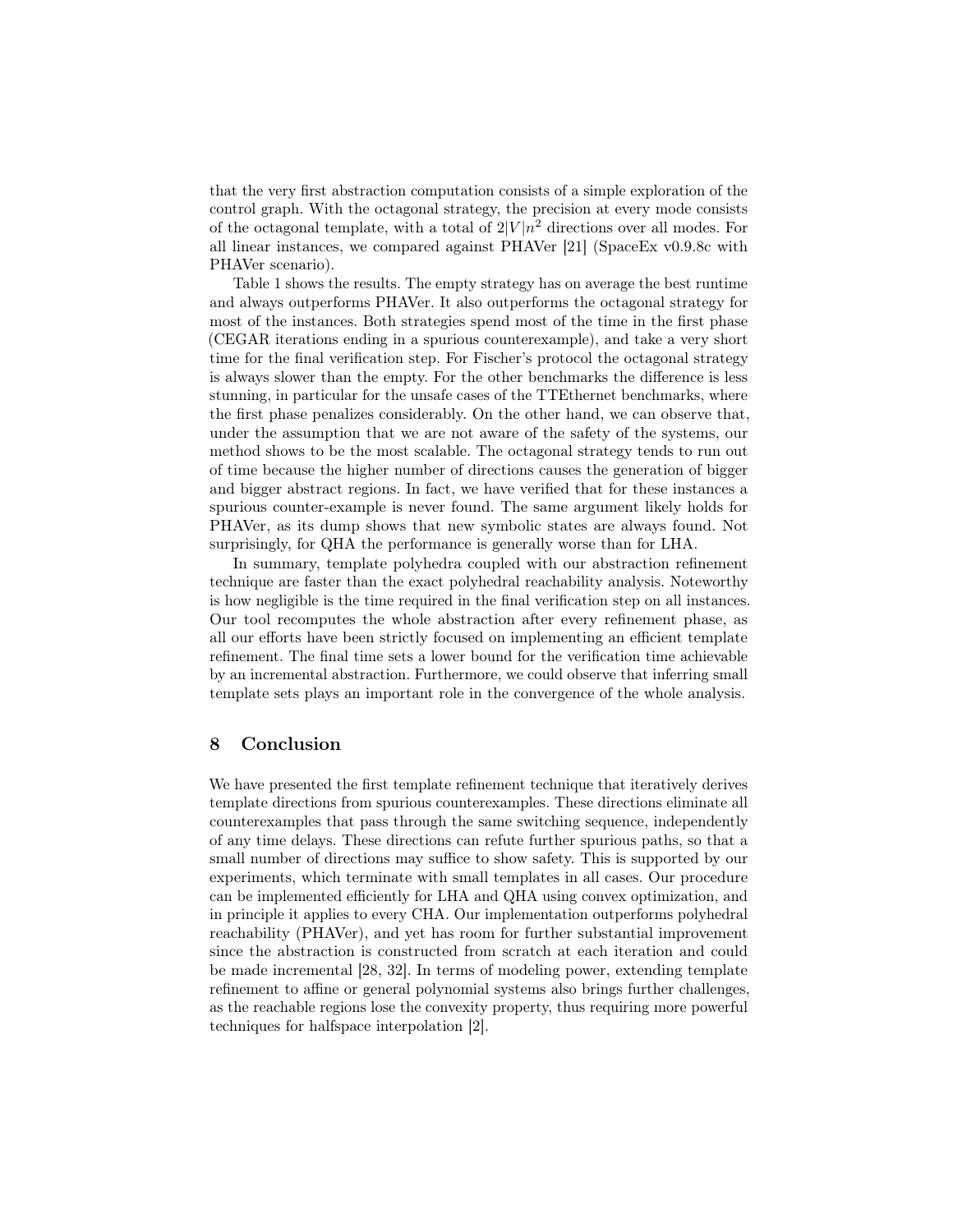### References

- [1] GLPK (GNU linear programming kit), www.gnu.org/software/glpk
- [2] Albarghouthi, A., McMillan, K.L.: Beautiful interpolants. In: CAV (2013)
- [3] Alizadeh, F., Goldfarb, D.: Second-order cone programming. Math. Program. 95(1), 3–51 (2003)
- [4] Alur, R., Dang, T., Ivancic, F.: Counter-example guided predicate abstraction of hybrid systems. In: TACAS (2003)
- [5] Alur, R., Henzinger, T.A., Ho, P.: Automatic symbolic verification of embedded systems. In: RTSS. IEEE Computer Society (1993)
- [6] Asarin, E., Dang, T., Maler, O., Testylier, R.: Using redundant constraints for refinement. In: ATVA (2010)
- [7] Bogomolov, S., Frehse, G., Greitschus, M., Grosu, R., Pasareanu, C.S., Podelski, A., Strump, T.: Assume-guarantee abstraction refinement meets hybrid systems. In: HVC (2014)
- [8] Bogomolov, S., Frehse, G., Grosu, R., Ladan, H., Podelski, A., Wehrle, M.: A box-based distance between regions for guiding the reachability analysis of SpaceEx. In: CAV (2012)
- [9] Bogomolov, S., Herrera, C., Steiner, W.: Benchmark for verification of fault-tolerant clock synchronization algorithms. In: ARCH (2016)
- [10] Boyd, S., Vandenberghe, L.: Convex optimization. Cambridge university press (2004)
- [11] Bu, L., Zhao, J., Li, X.: Path-oriented reachability verification of a class of nonlinear hybrid automata using convex programming. In: VMCAI (2010)
- [12] Chen, X., Ábrahám, E., Sankaranarayanan, S.: Taylor model flowpipe construction for non-linear hybrid systems. In: RTSS (2012)
- [13] Chen, X., Ábrahám, E., Sankaranarayanan, S.: Flow\*: An analyzer for non-linear hybrid systems. In: CAV (2013)
- [14] Cimatti, A., Mover, S., Tonetta, S.: A quantifier-free SMT encoding of non-linear hybrid automata. In: FMCAD (2012)
- [15] Clarke, E.M., Fehnker, A., Han, Z., Krogh, B.H., Ouaknine, J., Stursberg, O., Theobald, M.: Abstraction and counterexample-guided refinement in model checking of hybrid systems. Int. J. Found. Comput. Sci. 14 (2003)
- [16] Clarke, E.M., Grumberg, O., Jha, S., Lu, Y., Veith, H.: Counterexample-guided abstraction refinement. In: CAV (2000)
- [17] Cousot, P., Cousot, R.: Abstract interpretation: a unified lattice model for static analysis of programs by construction or approximation of fixpoints. In: POPL (1977)
- [18] Dang, T., Salinas, D.: Image computation for polynomial dynamical systems using the bernstein expansion. In: CAV (2009)
- [19] Doyen, L., Henzinger, T.A., Raskin, J.: Automatic rectangular refinement of affine hybrid systems. In: FORMATS (2005)
- [20] Dreossi, T., Dang, T., Piazza, C.: Parallelotope bundles for polynomial reachability. In: HSCC (2016)
- [21] Frehse, G.: PHAVer: Algorithmic verification of hybrid systems past hytech. In: HSCC (2005)
- [22] Frehse, G., Bogomolov, S., Greitschus, M., Strump, T., Podelski, A.: Eliminating spurious transitions in reachability with support functions. In: HSCC (2015)
- [23] Frehse, G., Guernic, C.L., Donzé, A., Cotton, S., Ray, R., Lebeltel, O., Ripado, R., Girard, A., Dang, T., Maler, O.: SpaceEx: Scalable verification of hybrid systems. In: CAV (2011)